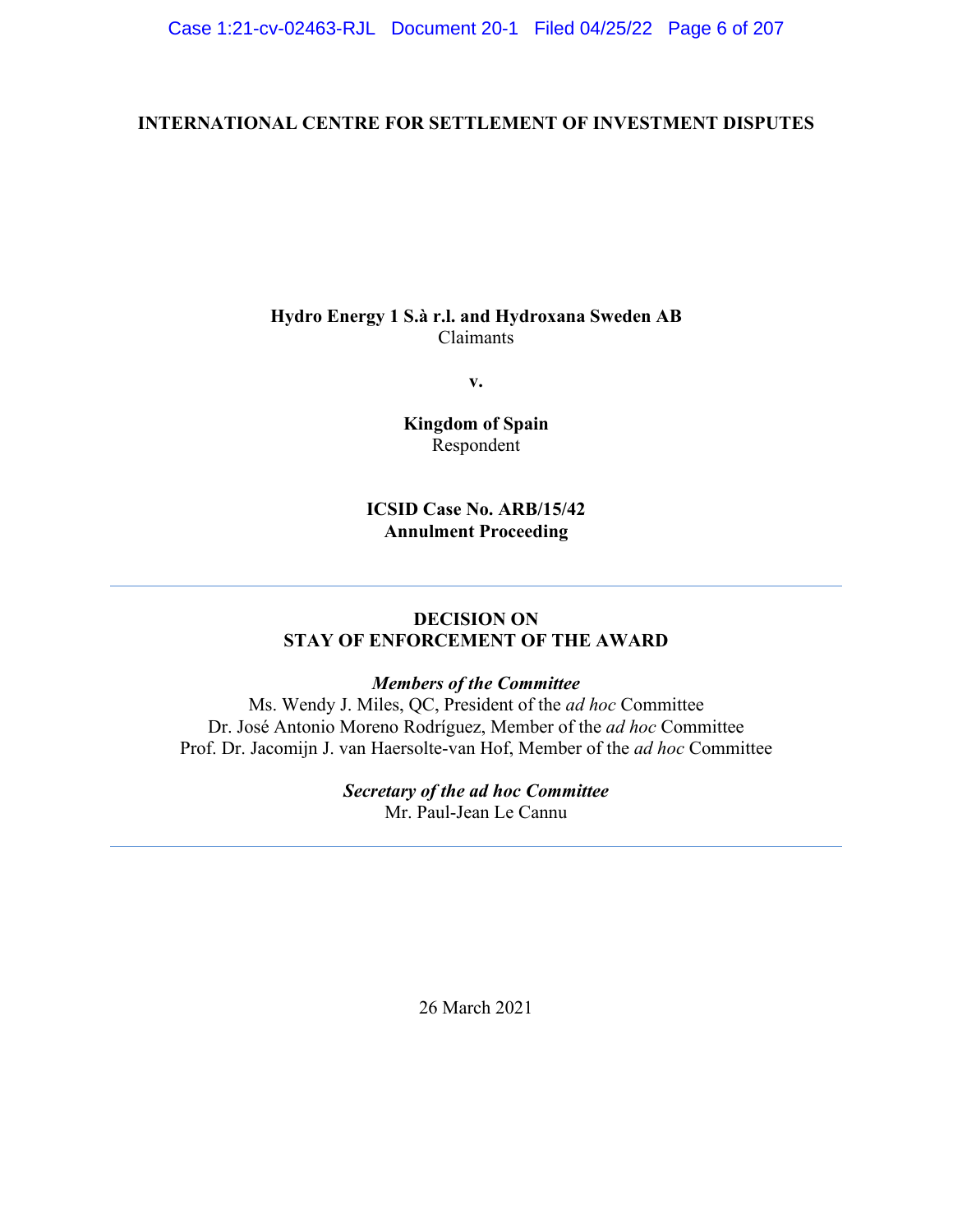### **Decision on Stay of Enforcement of the Award**

# **TABLE OF CONTENTS**

| II.                        |                                                                                        |    |
|----------------------------|----------------------------------------------------------------------------------------|----|
| $\left( \mathbf{I}\right)$ |                                                                                        |    |
|                            | $\mathfrak{a}$ .                                                                       |    |
|                            | b.                                                                                     |    |
|                            | Serious Prejudice to Applicant of Potential Conflict with EU Law 11<br>$\mathcal{C}$ . |    |
| (II)                       |                                                                                        |    |
|                            | $\mathfrak{a}$ .                                                                       |    |
|                            | b.                                                                                     |    |
|                            | $\mathcal{C}$ .                                                                        |    |
|                            | $d$ .                                                                                  |    |
|                            |                                                                                        |    |
| $\left( \mathbf{I}\right)$ |                                                                                        |    |
| (II)                       |                                                                                        |    |
|                            | $\mathfrak{a}$ .                                                                       |    |
|                            | $b$ .                                                                                  |    |
|                            | $\mathcal{C}$ .                                                                        |    |
|                            | $d$ .                                                                                  |    |
|                            | e.                                                                                     |    |
|                            |                                                                                        | 37 |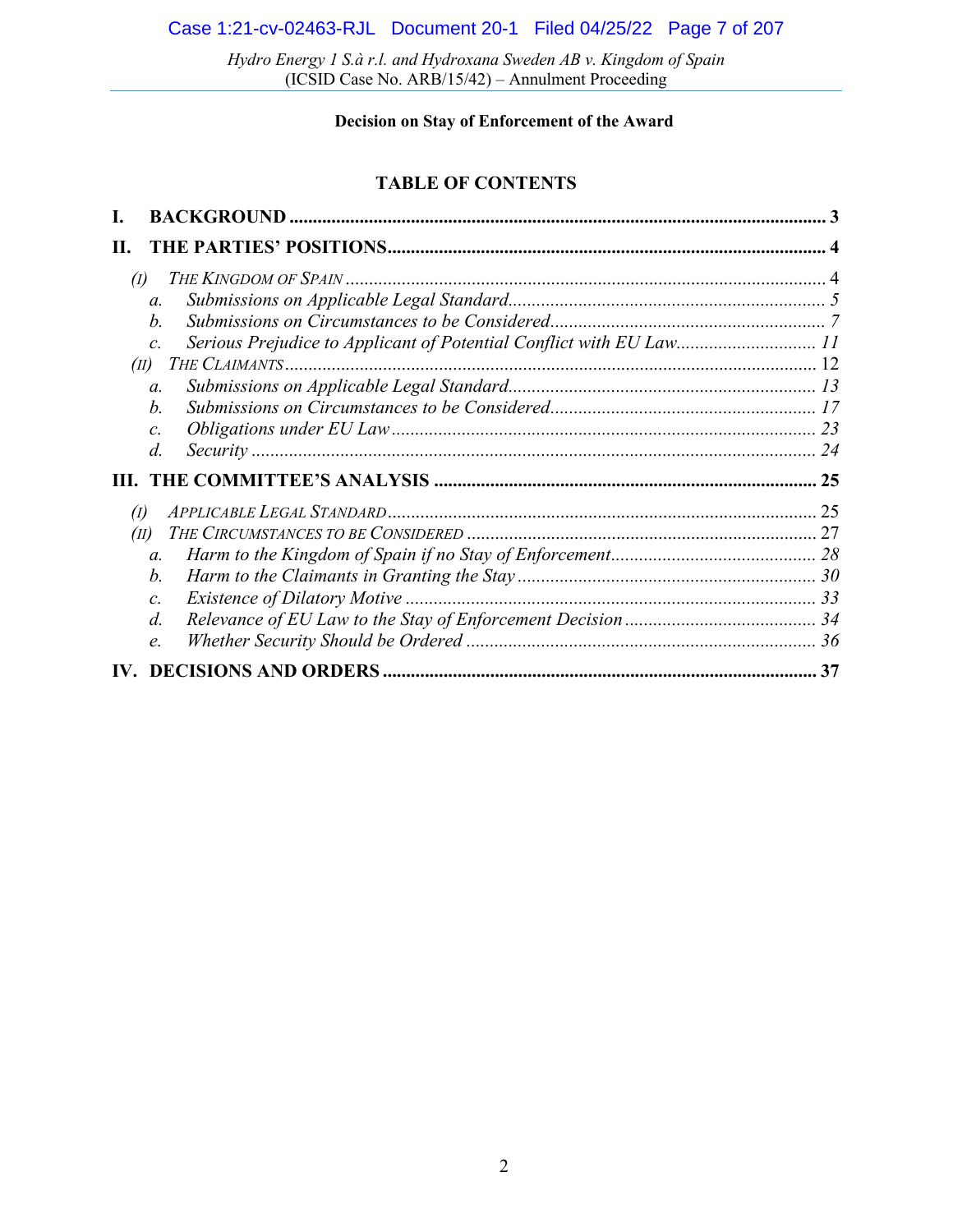### **Decision on Stay of Enforcement of the Award**

### <span id="page-2-0"></span>**I. BACKGROUND**

- 1. This Decision addresses the request by the Kingdom of Spain (the "**Respondent**" or "**Spain**") for the continuation of the stay of enforcement of the ICSID award rendered on 5 August 2020 in the arbitration proceeding *Hydro Energy 1 S.à r.l. and Hydroxana Sweden AB v Kingdom of Spain*, ICSID Case No. ARB/15/42 (the "**Award**").
- 2. On 30 September 2020, the Applicant filed its *Application for Annulment of the Award*, accompanied by Annexes 01 to 11 (the "**Application for Annulment**"). In its Application for Annulment, Spain requested, among other things: (i) a provisional stay of enforcement of the Award in accordance with ICSID Convention Article 52(5) and ICSID Arbitration Rule 54(2); and (ii) the continuation of the stay of enforcement of the Award until the Committee renders its Decision on the Application for Annulment.<sup>[1](#page-2-1)</sup>
- 3. On 6 October 2020, the Secretary General of ICSID registered the Application and informed the Parties of the provisional stay of the Award pursuant to ICSID Arbitration Rule 54(2).
- 4. On 14 December 2020, the *ad hoc* Committee was constituted in accordance with Article 52(3) of the ICSID Convention. Its members are Ms. Wendy J. Miles, QC, a national of New Zealand, President; Dr. José Antonio Moreno Rodríguez, a national of Paraguay; and Prof. Dr. Jacomijn J. van Haersolte-van Hof, a national of The Netherlands (the "**Committee**").
- 5. On 30 December 2020, the Parties confirmed by email that they had agreed: (i) to conduct the stay proceedings in the English language; and (ii) to extend the 30-day deadline until the Committee has reached a final decision on the stay.
- 6. On 14 January 2021, the European Commission filed an *Application for Leave to Intervene as Non-Disputing Party in the Annulment Proceedings* (the "**EC Application**").

<span id="page-2-1"></span><sup>&</sup>lt;sup>1</sup> Application for Annulment,  $\P$  52.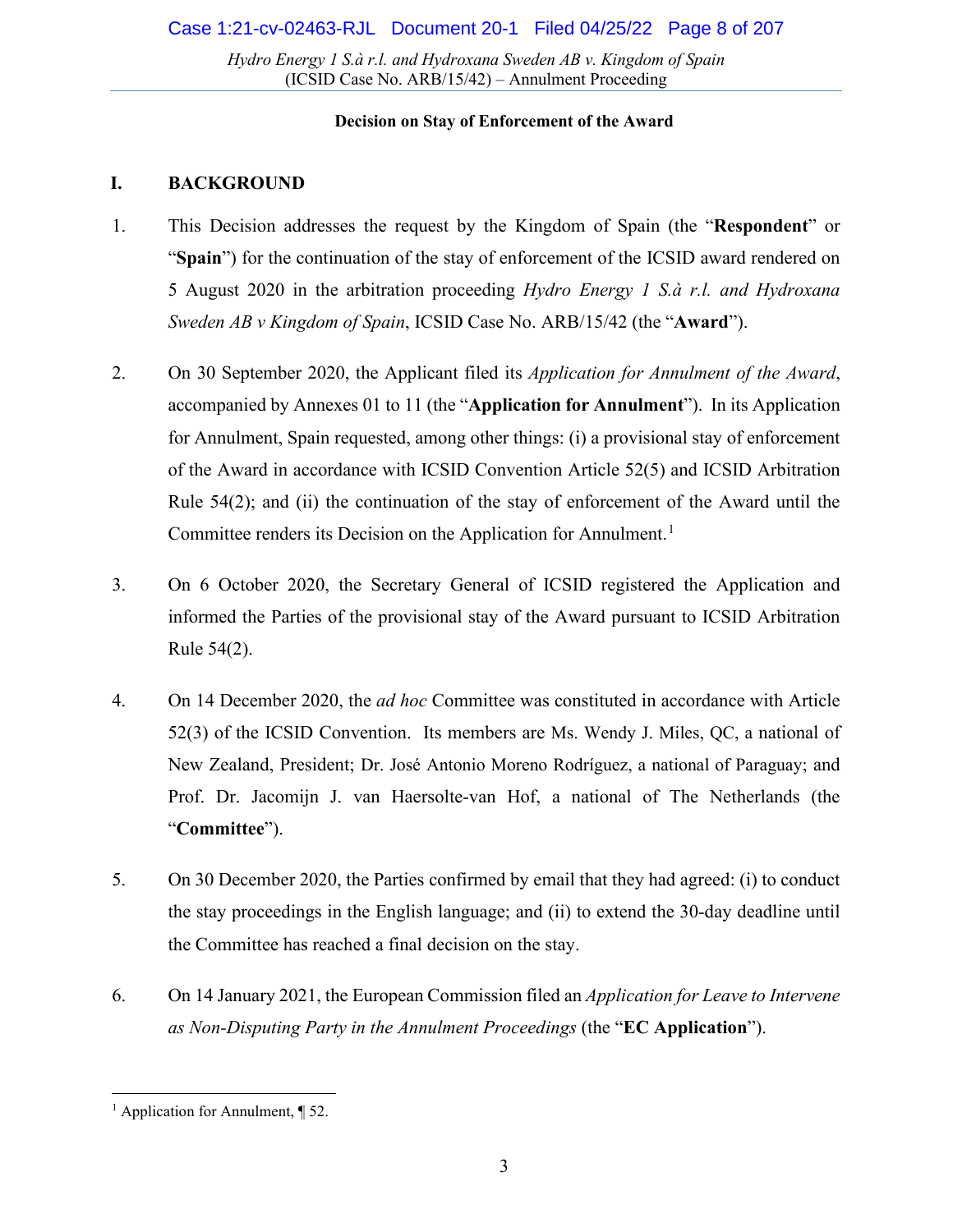### **Decision on Stay of Enforcement of the Award**

- 7. On 15 January 2021, the Applicant filed its *Submission in Support of the Continuation of the Stay of Enforcement of the Award*, together with Exhibits R-0005, R-0253, R-0382 to R-0385 and Legal Authorities RL-0126 to RL-0144 (the "**Submission**").
- 8. On 20 January 2021, the Committee invited the Parties to provide their observations on the EC Application.
- 9. On 29 January 2021, Hydro Energy 1 S.à r.l. ("**Hydro**") and Hydroxana Sweden ("**Hydroxana**") (together the "**Claimants**"), filed their *Response to Spain's Request for a Permanent Stay of Enforcement*, together with Annex A, Exhibit C-186 and Legal Authorities CL-159 to CL-184 (the "**Response**").
- 10. On 12 February 2021, the Respondent filed its *Reply in Support of the Continuation of the Stay of Enforcement of the Award*, together with Exhibit R-0386 and Legal Authorities RL-0147 to RL-0157 (the "**Reply**").
- 11. On 26 February 2021, the Claimants filed their *Rejoinder to the Kingdom of Spain's Submission in Support of Continuing the Provisional Stay of Enforcement of the Award*, together with an Updated Annex A and Exhibits C-189 to C-194 (the "**Rejoinder**").
- 12. On 3 March 2021, the Committee issued Procedural Order No. 1, which recorded the Parties' agreements and the Committee's decisions on procedural matters.
- 13. Section II of this Decision summarize the Parties' positions regarding the continuation of the stay of enforcement of the Award. Section III sets out the reasons for the Committee's decision. The Committee's decision and orders are recorded in Section IV.

# <span id="page-3-1"></span><span id="page-3-0"></span>**II. THE PARTIES' POSITIONS**

### *(i) The Kingdom of Spain*

14. The Kingdom of Spain's starting point is that "*it is the prevailing practice for ICSID ad hoc annulment committees to stay enforcement of an award during the pendency of the*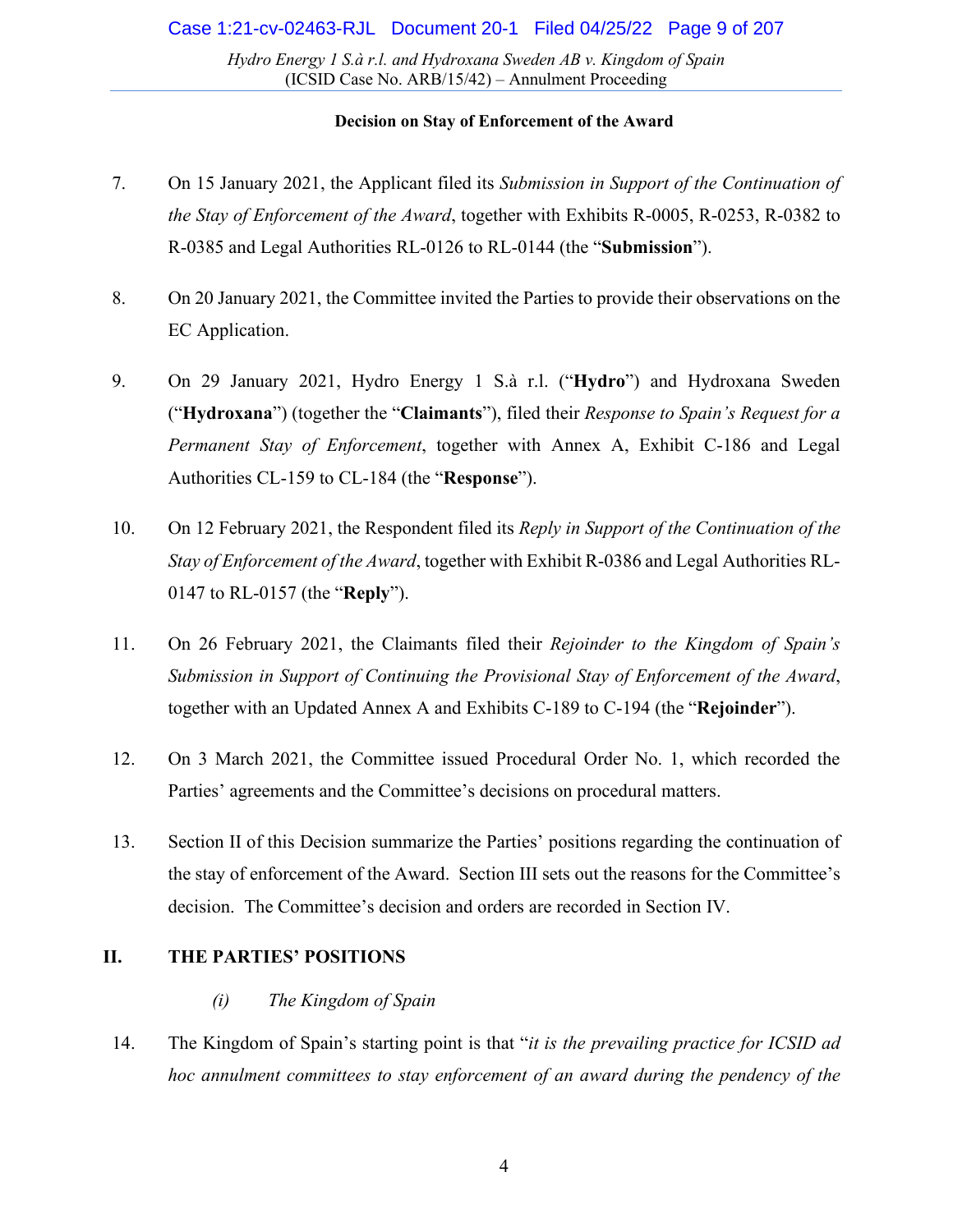### **Decision on Stay of Enforcement of the Award**

*annulment proceeding*".[2](#page-4-1) The Kingdom of Spain then submits that "*exceptional circumstances*" are required to depart from that "*standard practice*" or "*norm*".[3](#page-4-2) It submits that no such circumstances exist in the current case and all circumstances "*typically considered*" weigh in favour of continuing the stay.[4](#page-4-3)

15. According to the Kingdom of Spain, such typically considered circumstances include serious prejudice and harm to the Applicant in not continuing the stay, prejudice or harm to the Claimants in continuing the stay, history of compliance by the Applicant, and/or merits of the underlying Annulment Application.

### a. Submissions on Applicable Legal Standard

- <span id="page-4-0"></span>16. First, the Kingdom of Spain's position is that "*it is the prevailing practice for ICSID ad hoc annulment committees to stay enforcement of an award during the pendency of the annulment proceeding*",<sup>[5](#page-4-4)</sup> and that any departure from that requires the existence of exceptional circumstances. In support of its submissions as to prevailing practice, the Kingdom of Spain relies on statements in several stay decisions in earlier ICSID annulment proceedings to support that position, including:
	- a) *Occidental v Ecuador*, that "*[t]he prevailing practice in prior annulment cases has been to grant the stay of enforcement*";[6](#page-4-5)

<span id="page-4-1"></span><sup>2</sup> Spain's Submission, para 5. *See also:* Spain's Reply, para 10.

<span id="page-4-2"></span><sup>3</sup> Spain's Submission, para 5.

<span id="page-4-3"></span><sup>4</sup> Spain's Submission, para 6.

<span id="page-4-4"></span><sup>5</sup> Spain's Submission, para 5. *See also:* Spain's Reply, para 10.

<span id="page-4-5"></span><sup>6</sup> Spain's Submission, para 8; Spain's Reply, para 23; *Occidental Petroleum Corporation and Occidental Exploration and Production Company v The Republic of Ecuador*, ICSID Case No. ARB/06/11, Decision on the Stay of Enforcement of the Award, 30 September 2013 ("*Occidental v Ecuador*"), para 50, RL-0127.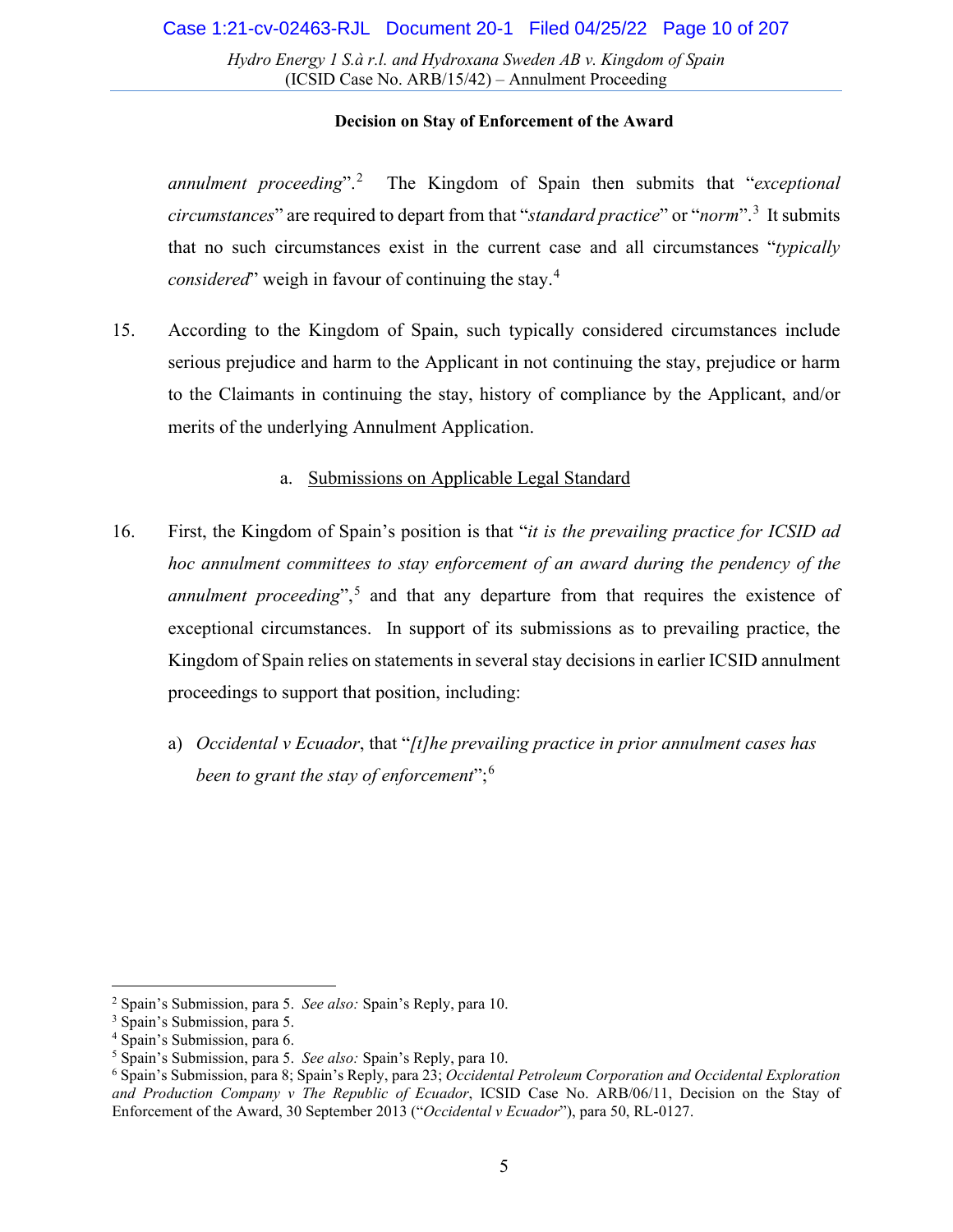- b) *Victor Pey Casado v Chile*, that "*absent unusual circumstances, the granting of a stay of enforcement pending the outcome of the annulment proceedings has now become almost automatic*";[7](#page-5-0)
- c) *MTD v Chile*, that "*unless there is some indication that the annulment application is brought without any basis under the Convention, i.e., that it is dilatory, it is not for the Committee to assess as a preliminary matter whether or not it is likely to*  succeed";[8](#page-5-1) and
- d) *Tenaris II v Bolivian Republic of Venezuela*, that Article 52(5) "*does not intend to empower ad hoc committees to reject the request for a stay when the applicant pursues its legitimate right to have the award examined*".[9](#page-5-2)
- 17. In its Reply, the Kingdom of Spain acknowledges that neither the ICSID Convention nor the ICSID Rules provide specific guidance on the factors to be considered in continuing a stay.<sup>10</sup> Moreover, it clarifies that it was not asserting that a continuation of the stay would be "*automatic*",<sup>[11](#page-5-4)</sup> but rather that the Kingdom of Spain was not required to meet a standard of showing "*compelling*" or "*exceptional*" circumstances in order to succeed in its application.[12](#page-5-5)
- 18. In support of its submission that it need not show existence of compelling or exceptional circumstances in support of a stay, the Kingdom of Spain relied upon several earlier

<span id="page-5-0"></span><sup>7</sup> Spain's Submission, para 9; *Víctor Pey Casado and Fondation v Republic of Chile*, ICSID Case No. ARB/98/2, Decision on the Republic of Chile's Application for a Stay of Enforcement of the Award, 5 May 2010 ("*Victor Pey Casado v Chile*"), para 25, RL-0128.

<span id="page-5-1"></span><sup>8</sup> Spain's Submission, para 10; *MTD Equity Sdn Bhd. and MTD Chile S.A. v The Republic of Chile*, ICSID Case No. ARB/01/7, Decision on the Respondent's Request for a Continued Stay of Execution, 1 June 2005 ("*MTD v Chile*"), para 28, RL-0130.

<span id="page-5-2"></span><sup>9</sup> Spain's Submission, para 15; *Tenaris S.A. and Talta - Trading e Marketing Sociedade Unipessoal Lda. v Bolivarian Republic of Venezuela*, ICSID Case No. ARB/12/23, Decision on Venezuela's Request for the Continued Stay of Enforcement of the Award, 23 February 2018 ("*Tenaris II v Venezuela*"), para 104, RL-0139.

<span id="page-5-3"></span><sup>&</sup>lt;sup>10</sup> Spain's Reply, para 19.

<span id="page-5-5"></span><span id="page-5-4"></span><sup>&</sup>lt;sup>11</sup> Spain's Reply, para 26. <sup>12</sup> Spain's Reply, paras 26-27.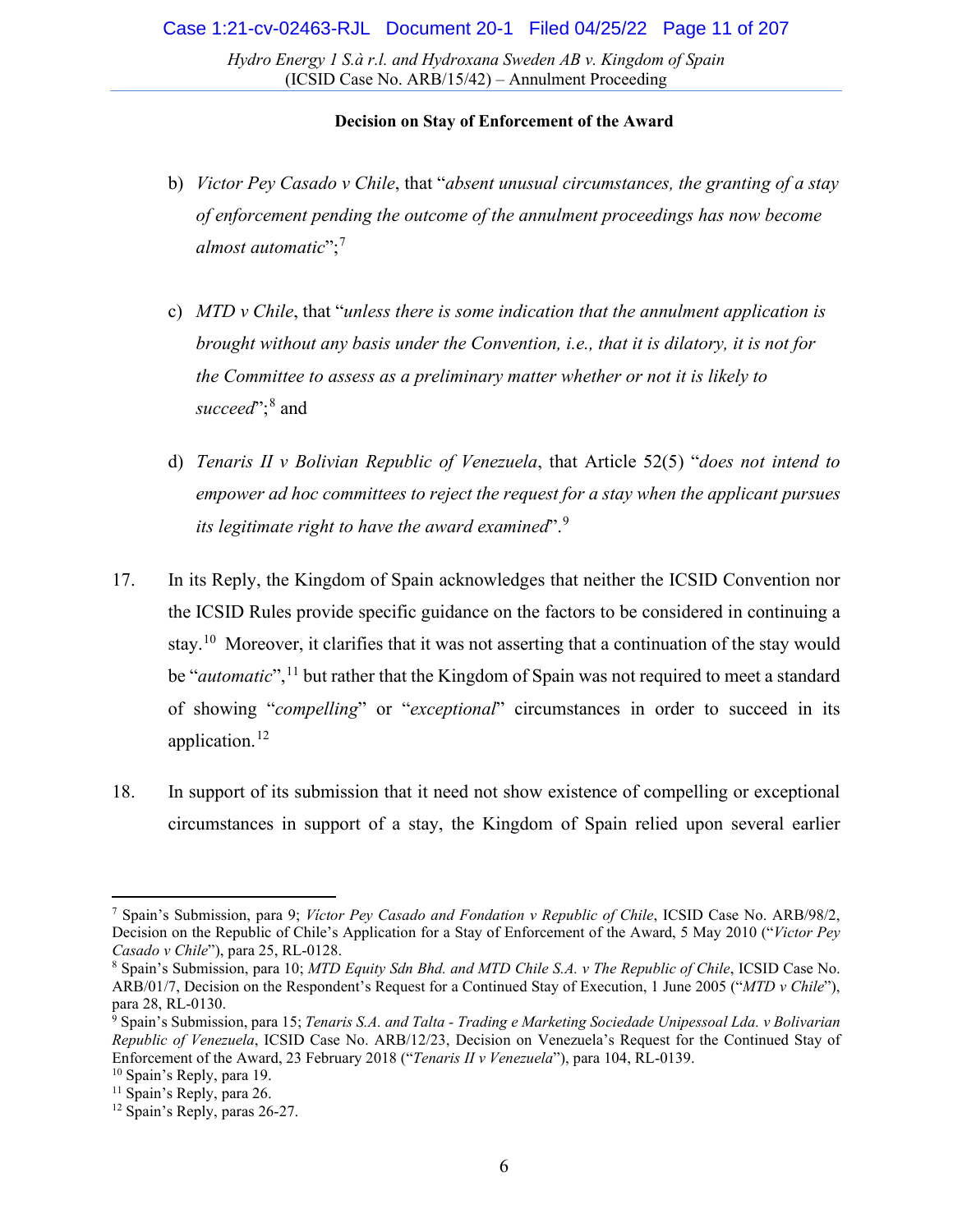### **Decision on Stay of Enforcement of the Award**

decisions of *ad hoc* committees dealing with stay of enforcement,<sup>[13](#page-6-1)</sup> including *OI European Group B.V. v Bolivarian Republic of Venezuela*, [14](#page-6-2) *Burlington Resources Inc. v Republic of Ecuador*, [15](#page-6-3) *Border Timbers v Zimbabwe*[16](#page-6-4) and *Kardassopoulos v Georgia*. [17](#page-6-5)

19. The Kingdom of Spain in its Reply further seeks to characterize the Claimants' submissions as imposing on it the burden of proof to demonstrate compelling circumstances.<sup>[18](#page-6-6)</sup> The Kingdom of Spain denies that such a burden exists and makes clear that it does not seek to "*impose the primary burden on [the Claimants] to prove why the stay should not be granted*". Nevertheless, it does submit that certain matters are logically for the Claimants to demonstrate, such as whether it would suffer prejudice as a result of the stay.<sup>[19](#page-6-7)</sup>

### b. Submissions on Circumstances to be Considered

- <span id="page-6-0"></span>20. As to the circumstances to be considered, the Kingdom of Spain identifies the following three factors in its Submission and Reply:
	- 1) the Annulment Application is well-grounded, serious, not frivolous or dilatory;
	- 2) serious prejudice and harm to the Applicant if the stay is not continued; and
	- 3) no prejudice or harm to the Claimants in continuing the stay.<sup>[20](#page-6-8)</sup>

<sup>13</sup> Spain's Reply, paras 28-30.

<span id="page-6-2"></span><span id="page-6-1"></span><sup>14</sup> *OI European Group B.V. v Bolivarian Republic of Venezuela*, ICSID Case No. ARB/11/25, Annulment Proceeding, Decision On Stay of Enforcemnet of the Award, 4 April 2016 ("*OI European v Venezuela*"), RL-0152.

<span id="page-6-3"></span><sup>15</sup> *Burlington Resources Inc. v Republic of Ecuador*, ICSID Case No. ARB/08/05, Decision on Stay of Enforcement of the Award, 31 August 2017 ("*Burlington Resources Inc. v Republic of Ecuador*"), RL-0149.

<span id="page-6-4"></span><sup>16</sup> *Border Timbers Limited, Border Timbers International (Private) Limited, and Hangani Development Co. (Private) Limited v Republic of Zimbabwe*, ICSID Case No. ARB/10/25, Decision on Stay of Enforcement of the Award, 24 April 2017 ("*Border Timbers v Zimbabwe*"), RL-0150.

<span id="page-6-5"></span><sup>17</sup> *Ioannis Kardassopoulos and Ron Fuchs v Republic of Georgia*, ICSID Case Nos. ARB/05/18 and ARB/07/15, Decision of the ad hoc Committee on the Stay of Enforcement of the Award, 12 November 2010 ("*Kardassopoulos v Georgia*"), RL-0148.

<span id="page-6-6"></span> $18$  Spain's Reply, para 33.<br> $19$  Spain's Reply, para 38.

<span id="page-6-8"></span><span id="page-6-7"></span> $20$  The Committee deals with the three circumstances in the order they are pleaded in the Kingdom of Spain's Submission, which is slightly different to the listed five factors in Spain's Submission, para 6 (and indeed the four factors listed in Spain's Reply, para 39).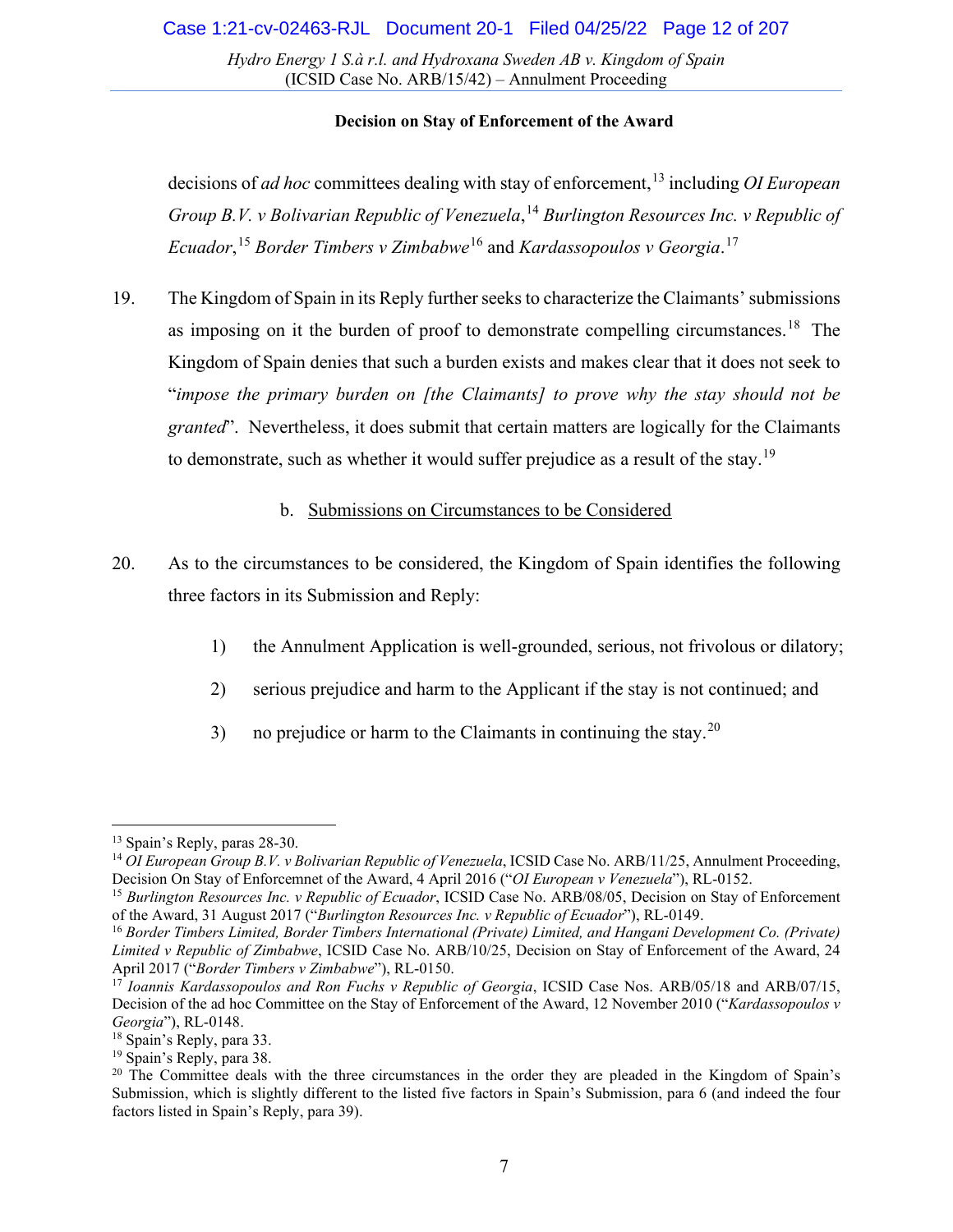### **Decision on Stay of Enforcement of the Award**

- 1) Application well-grounded and not dilatory
- 21. As to the first factor, the Kingdom of Spain acknowledges that in previous stay decisions, ICSID *ad hoc* committees have held that one of the circumstances to be considered in determining whether or not to stay enforcement is the *bona fides* of the underlying annulment application.<sup>21</sup> Accordingly, at paragraphs 13 to 18 of Spain's Submission, and paragraphs 41 to 50 of Spain's Reply, the Kingdom of Spain sets out its submissions as to why the Annulment Application has been made in good faith and is well-grounded and not dilatory, respectively.
- 22. First, the Kingdom of Spain submits that the Annulment Application has been made on the following grounds, which it describes as serious and in good faith: $^{22}$  $^{22}$  $^{22}$

… in the Award the Tribunal went beyond its jurisdiction by failing to apply the proper law with regard to the intra-EU objection and wrongly interpreting Article 26 of the Energy Charter Treaty … [and] failed to apply the proper law by completely disregarding European Union Law when assessing the facts and merits of the case.

- 23. The Kingdom of Spain goes on to refer to three earlier ICSID *ad hoc* committee decisions, which suggest that it would be inappropriate to reject a stay request when the applicant is pursuing a legitimate right, including *Victor Pey Casado v Chile*, *Tenaris II v Venezuela*  and *Perenco v Ecuador*. [23](#page-7-2)
- 24. The Kingdom of Spain observes that it is not asking the Committee to make its ultimate determinations on the merits of the underlying Annulment Application, but rather to accept that it is a non-frivolous application.<sup>[24](#page-7-3)</sup>

<span id="page-7-0"></span><sup>21</sup> Spain's Submission, para 13; Spain's Reply, para 41.

<span id="page-7-1"></span> $22$  Spain's Submission, para 13, ftn 7.

<span id="page-7-2"></span><sup>23</sup> Spain's Submission, paras 14-16; *Victor Pey Casado v Chile*, para 72, RL-0128; *Tenaris II v Venezuela*, para 104, RL-0139; *Perenco Ecuador Limited v Republic of Ecuador*, ICSID Caso No. ARB/08/6, Annulment Proceeding, Decision on Stay of Enforcement of the Award, 21 February 2020, para 69, RL-0138.

<span id="page-7-3"></span><sup>24</sup> Spain's Submission, para 18.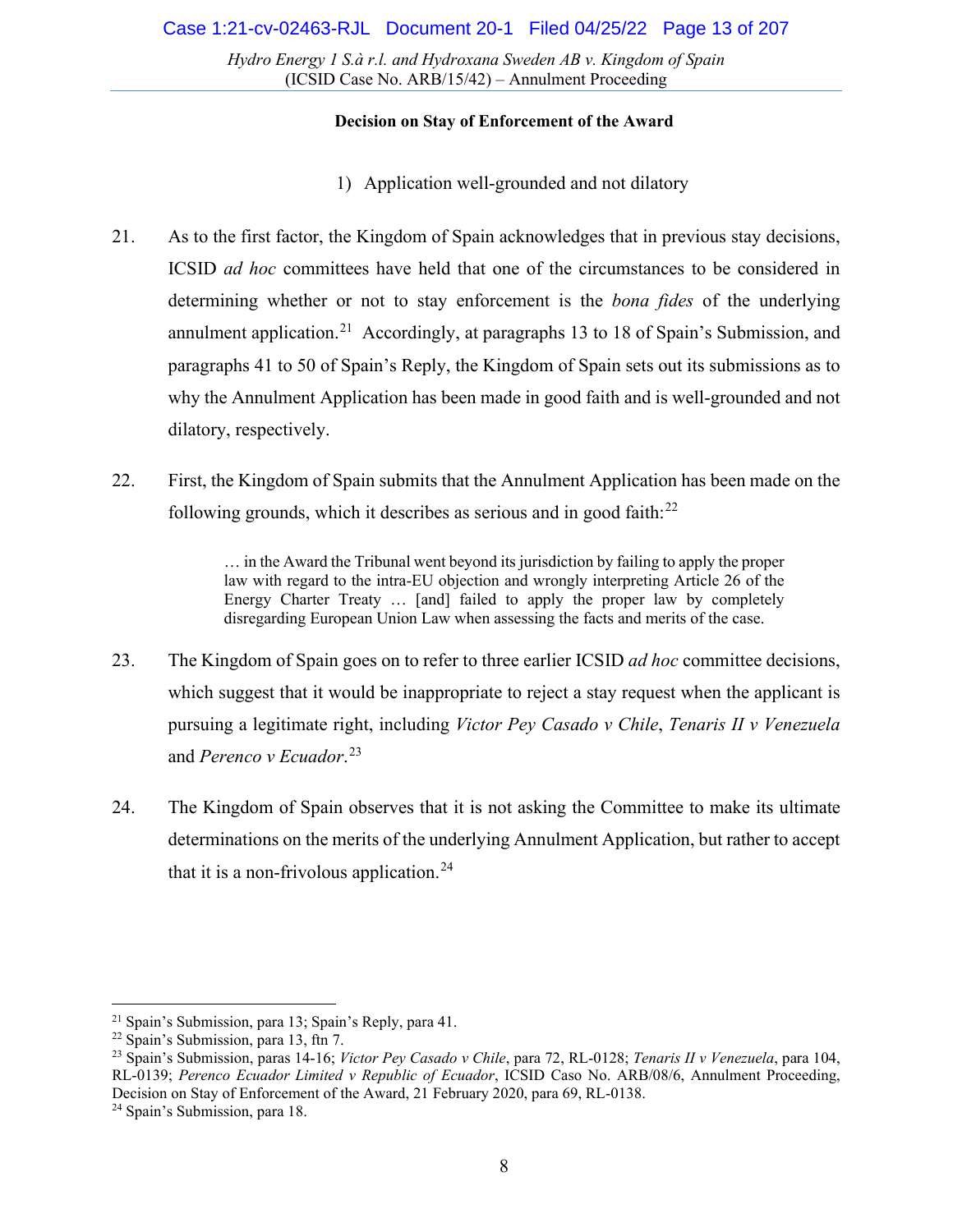### **Decision on Stay of Enforcement of the Award**

25. In its Reply, the Kingdom of Spain responds to the Claimants' submissions as to the merits of the underlying Annulment Application (summarized below) by reiterating that this is indeed a relevant circumstance and "*clearly weighs in favour of the stay*". [25](#page-8-0)

2) Serious prejudice and harm to Applicant if stay is not continued

- 26. As to the second factor, in its Submission and Reply, the Kingdom of Spain describes the serious prejudice and harm that it submits would be suffered by it if the stay were not continued.<sup>[26](#page-8-1)</sup> This is essentially a serious risk of non-recoupment from the Claimants if the Annulment Application were ultimately successful and the Award annulled in whole or part.
- 27. In its Submission, the Kingdom of Spain cites the *ad hoc* committee in *MTD v Chile*, that a sovereign state "*should not be exposed …[] … to the risk that payment made under an award which is eventually annulled may turn out to be irrecoverable from an insolvent claimant*". [27](#page-8-2)
- 28. In its Reply, the Kingdom of Spain provides more expansive references to earlier *ad hoc*  committee decisions on stay, including five recent cases against Spain: *SolEs Badajoz GmbH v Spain*, [28](#page-8-3) *RREEF Infrastructure (GP) Limited v Spain*, [29](#page-8-4) *Cube v Spain*, [30](#page-8-5) *Masdar v Spain[31](#page-8-6)* and *NextEra v Spain*. [32](#page-8-7) The Kingdom of Spain points out that the stay was not continued in *Cube*, *Masdar* and *NextEra*, but was continued in *SolEs Badajoz* and

<span id="page-8-0"></span><sup>25</sup> Spain's Reply, paras 45-50.

<span id="page-8-1"></span><sup>26</sup> Spain's Submission, paras 19-39; Spain's Reply, paras 71-91.

<span id="page-8-2"></span><sup>27</sup> Spain's Submission, para 20.

<span id="page-8-4"></span><span id="page-8-3"></span><sup>&</sup>lt;sup>28</sup> Soles Badajoz GMBH v The Kingdom of Spain, ICSID Case No. ARB/15/38, Annulment, Decision on the Continuation of the Stay of Enforcement of the Award, 26 August 2020 ("SolEs Badajoz GmbH v Spain"), RL-0155. <sup>29</sup> RREEF Infrastructure (G.P.) Limited and RREEF Pan-European Infrastructure Two Lux S.à.r.l. v Kingdom of *Spain*, ICSID Case No. ARB/13/30, Decision on Stay of Enforcement of the Award, 28 October 2020 ("*RREEF Infrastructure (GP) Limited v Spain*"), RL-0147.

<span id="page-8-5"></span><sup>&</sup>lt;sup>30</sup> *Cube Infrastructure Fund SICAV and others v Kingdom of Spain*, ICSID Case No. ARB/15/20, Decision on the Continuation of the Provisional Stay of Enforcement of the Award, 17 April 2020 ("*Cube v Spain*"), CL-0180.

<span id="page-8-6"></span><sup>31</sup> *Masdar Solar & Wind Cooperatief U.A. v Kingdom of Spain*, ICSID Case No. ARB/14/1, Decision on the Kingdom of Spain's Request for a Continuation of the Stay of Enforcement of the Award, 20 May 2020 ("*Masdar v Spain*"), CL-0181.

<span id="page-8-7"></span><sup>32</sup> *NextEra Energy Global Holdings B.V. and NextEra Energy Spain Holdings B.V. v Kingdom of Spain*, ICSID Case No. ARB/14/11, Decision On Stay of Enforcement of the Award, 6 April 2020 ("*NextEra v Spain*"), CL-0179.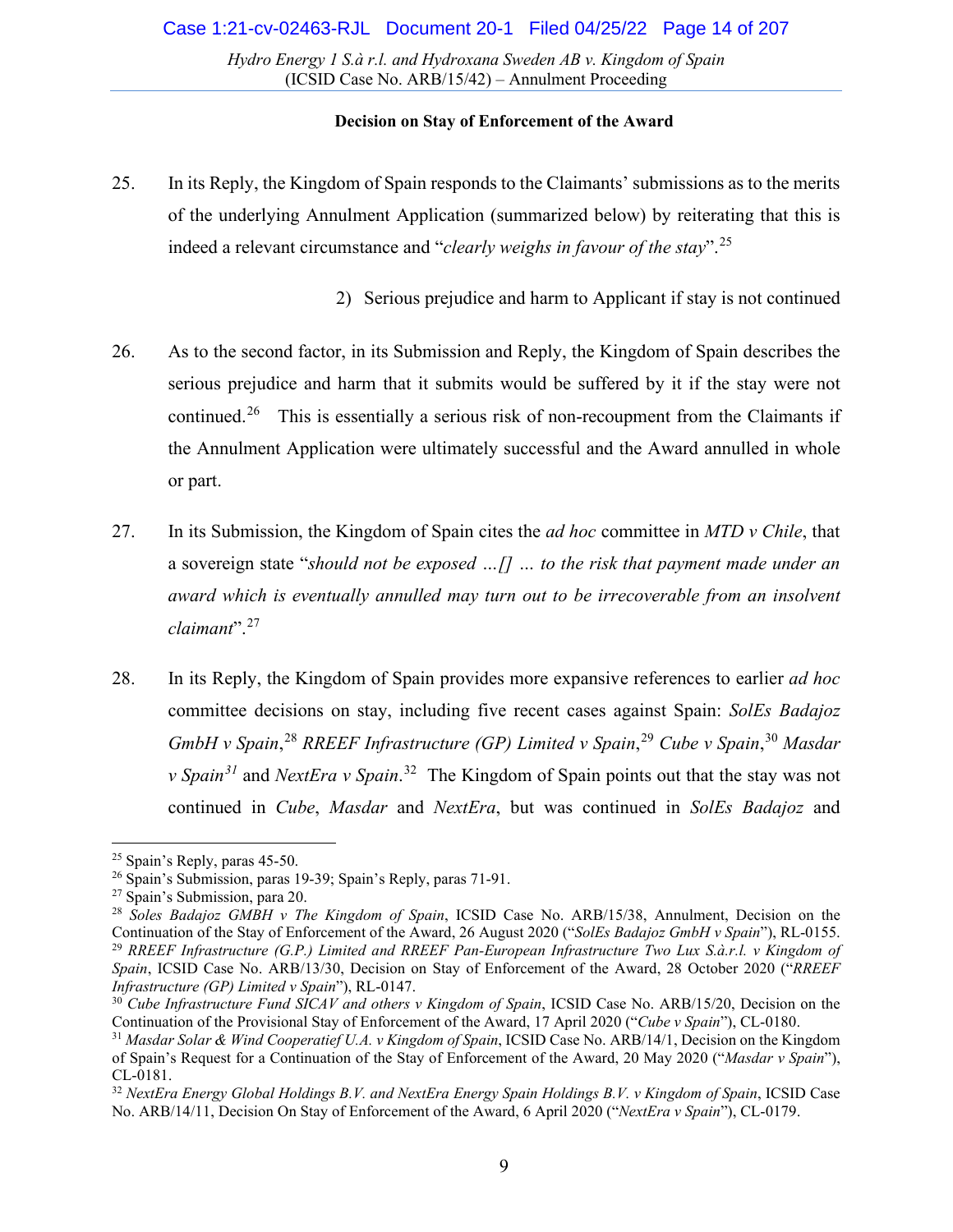### **Decision on Stay of Enforcement of the Award**

*RREEF*. [33](#page-9-0) In both of the latter cases, the Kingdom of Spain submits that lack of financial resources and the risk of non-recoupment was a substantial factor. In *Cube*, *Masdar* and *NextEra*, on the other hand, the Kingdom of Spain submits that either insolvency was not alleged or there was no evidence to support the existence of a risk of non-recoupment.<sup>[34](#page-9-1)</sup>

29. In the current case, the Kingdom of Spain submits that there is a high risk of nonrecoupment because: (i) the Claimants' financial statements show total assets of  $E18.8$ million, against an Award value of  $\epsilon$ 30.875 million; (ii) that these financial statements show a high risk of non-recoupment; and (iii) that the Kingdom of Spain's previous experience with unrelated claimants highlights the difficulty of seeking recoupment.<sup>[35](#page-9-2)</sup>

3) No prejudice or harm to the Claimants in continuing the stay

- 30. As to the third factor, in its Submission the Kingdom of Spain acknowledges that previous *ad hoc* committees have considered whether the continuation of the stay would have adverse economic consequences on the award creditor, citing *Quiborax S.A. v Plurinational State of Bolivia*. [36](#page-9-3) However, it denies that the Claimants in the current case would be harmed.
- 31. The Kingdom of Spain's two primary arguments against Claimants' harm are that it will abide by its international obligations and that the Claimants would be entitled to payment of interest for any deferred payment.<sup>37</sup> In its Submission, the Kingdom of Spain asserts that "*[t]here is also no history of non-compliance*". [38](#page-9-5) It notes that it takes its international obligations seriously and has already notified the Award to the European Commission for

<span id="page-9-0"></span><sup>&</sup>lt;sup>33</sup> Spain's Reply, para 78.

<span id="page-9-1"></span><sup>&</sup>lt;sup>34</sup> Spain's Reply, paras 84-86.

<span id="page-9-2"></span><sup>35</sup> Spain's Submission, paras 29-39.

<span id="page-9-3"></span><sup>36</sup> *Quiborax S.A. and Non-Metallic Minerals S.A. v Plurinational State of Bolivia*, ICSID Case No. ARB/06/2, Decision on the Application to Terminate the Provisional Stay of Enforcement of the Award, 21 February 2017 ("*Quiborax S.A. v Plurinational State of Bolivia*"), RL-0132; Spain's Submission, para 40.

<span id="page-9-4"></span> $37$  Spain's Submission, paras 41-51.

<span id="page-9-5"></span><sup>38</sup> Spain's Submission, para 44.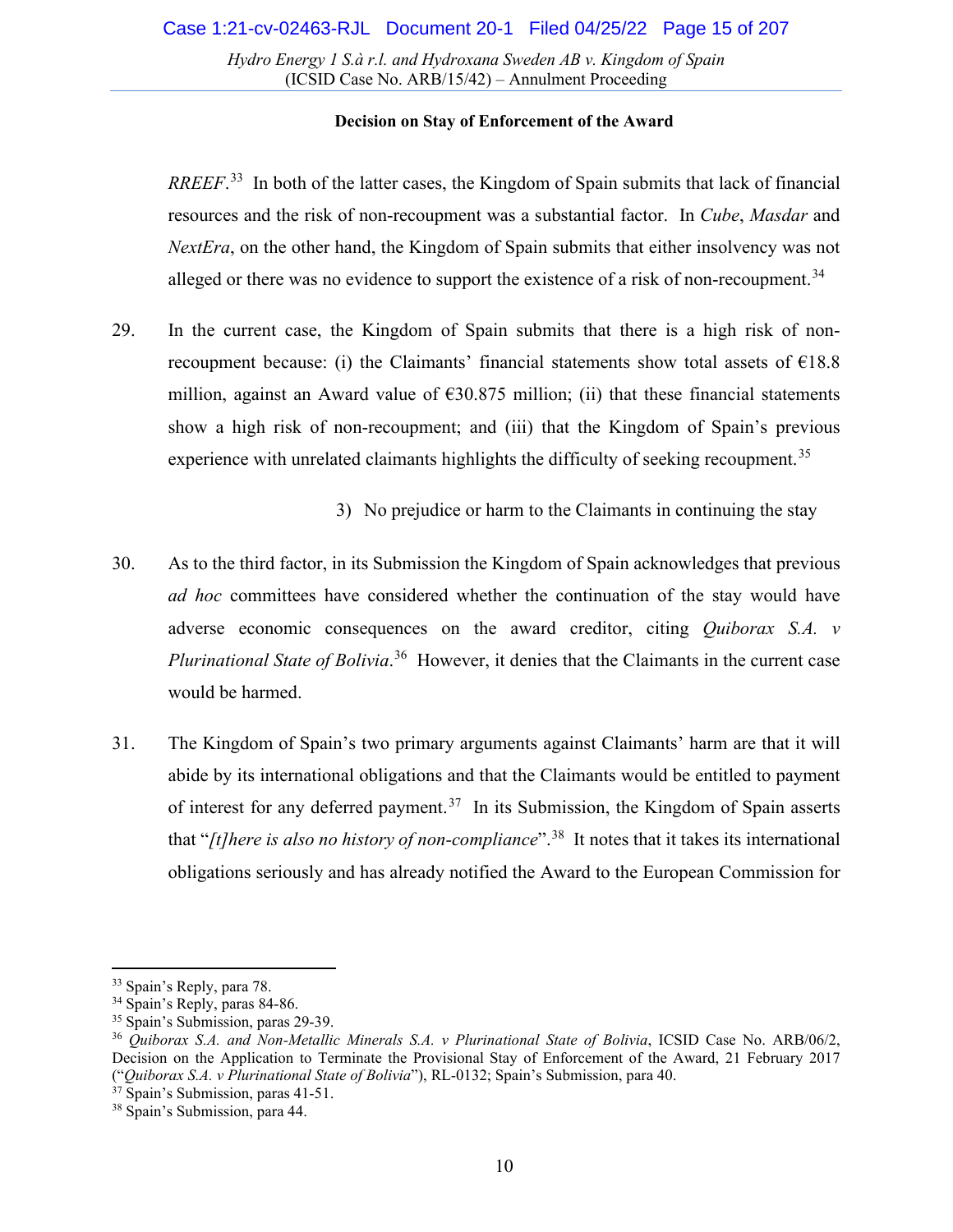#### **Decision on Stay of Enforcement of the Award**

its State Aid assessment "*thereby completing the steps that would allow its payment promptly upon reception of the EC authorization*". [39](#page-10-1)

32. As to interest, the Kingdom of Spain referred to the approach followed by earlier *ad hoc*  committees in *Caratube II v Republic of Kazakhstan[40](#page-10-2)* and *Azurix v Argentina*, [41](#page-10-3) where the committees both noted that interest payable would adequately compensate for delay.<sup>42</sup> The Kingdom of Spain went on to note that the Award interest rate in the current Award is at a rate of EURIBOR plus 1%, which is "*well above the Spain 10 years Government Bonds, which have a 0.277% yield as of [15 January 2020]*".[43](#page-10-5)

### c. Serious Prejudice to Applicant of Potential Conflict with EU Law

- <span id="page-10-0"></span>33. Finally, the Kingdom of Spain refers in its Submission and Reply at length to its obligations under EU law.<sup>[44](#page-10-6)</sup> At paragraph 6 of its Submission, the Kingdom of Spain includes serious prejudice and harm caused to it by the lifting of the stay because it could result in a potential conflict with its obligations under EU law (and in particular European Commission State aid regulations), as one of the "*circumstances typically considered by ICSID Annulment Committees in determining requests for stays [that] weigh in favor of continuing the stay of enforcement here*".
- 34. However, when the Kingdom of Spain sets out its detailed pleadings in respect of this factor, it does not refer to or rely on this as a circumstance considered by other *ad hoc*  committees or cite a single earlier decision in support. Instead, it sets out its substantive submissions on EU law that appear to form the basis for its Annulment Application.

<span id="page-10-1"></span><sup>39</sup> Spain's Submission, para 46.

<span id="page-10-2"></span><sup>40</sup> *Caratube International Oil Company LLP and Devincci Salah Hourani v Republic of Kazakhstan*, ICSID Case No. ARB/13/13 Annulment Proceeding, Decision on Stay of Enforcement of the Award, 12 December 2019, RL-0136.

<span id="page-10-3"></span><sup>41</sup> *Azurix Corp. v The Argentine Republic*, ICSID Case No. ARB/01/12, Decision on the Argentine Republic's Request for a Continued Stay of Enforcement of the Award, 28 December 2007, RL-0129.

<span id="page-10-4"></span><sup>42</sup> Spain's Submission, paras 47-48.

<span id="page-10-5"></span><sup>&</sup>lt;sup>43</sup> Spain's Submission, paras 49-50.

<span id="page-10-6"></span><sup>44</sup> Spain's Submission, paras 52-75; Spain's Reply, paras 92-133.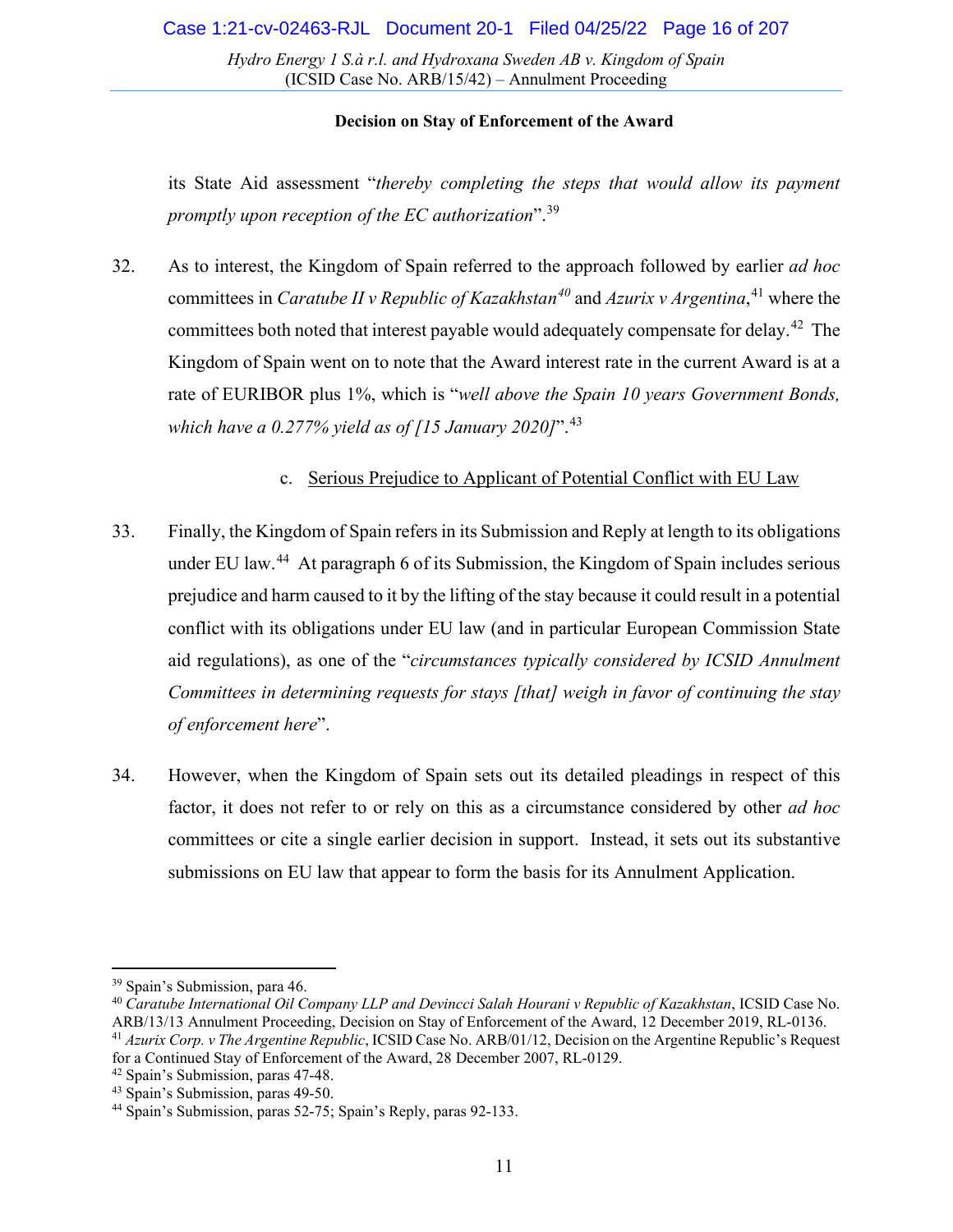- 35. In both its Submission and Reply, the Kingdom of Spain sets out what it describes as "*a balancing exercise*", between submitting the Award to the European Commission now for a determination as to whether it constitutes incompatible State aid, or waiting until after any annulment decision to do so.<sup>[45](#page-11-1)</sup> In its Reply, the Kingdom of Spain refutes the Claimants' argument (summarized below) that its reliance on the European Commission's State aid determination undermine its position on the stay, and explains that it is required to comply with its EU law obligations.[46](#page-11-2) Having argued at length that it is "*committed to seek EC approval*<sup>[47](#page-11-3)</sup> and "*not to try to block compliance*",<sup>[48](#page-11-4)</sup> the Kingdom of Spain confirms again at paragraph 127 of its Reply (as stated earlier in its Submission, paragraph 46) that it already notified the Award to the EC on 3 September 2020,<sup>[49](#page-11-5)</sup> and further confirms that it received EC acknowledgement of that notification on 6 November 2020,<sup>[50](#page-11-6)</sup> and that the EC's clearance is currently pending.<sup>[51](#page-11-7)</sup>
- 36. The Kingdom of Spain then goes on to note that "*while the EC's clearance is pending, the Member State has a* standstill obligation *which prevents it [from] making any sort of disbursement*". [52](#page-11-8)
	- *(ii) The Claimants*
- <span id="page-11-0"></span>37. The Claimants' starting point is the final and binding nature of ICSID awards as set out in Article 53(1) of the ICSID Convention. The Claimants submit that annulment pursuant to Article 52 is a narrow and exceptional remedy and that the "*Committee must determine*

<span id="page-11-1"></span><sup>45</sup> Spain's Submission, paras 61-74; Spain's Reply, paras 92-99.

<span id="page-11-2"></span><sup>46</sup> Spain's Reply, paras 100-126.

<span id="page-11-3"></span><sup>47</sup> Spain's Reply, para 112.

<span id="page-11-4"></span><sup>48</sup> Spain's Reply, para 112.

<span id="page-11-5"></span><sup>49</sup> Spain's Reply, para 127.

<span id="page-11-6"></span><sup>50</sup> Spain's Reply, para 129.

<span id="page-11-7"></span><sup>51</sup> Spain's Reply, para 130.

<span id="page-11-8"></span><sup>52</sup> Spain's Reply, para 130. Emphasis in original.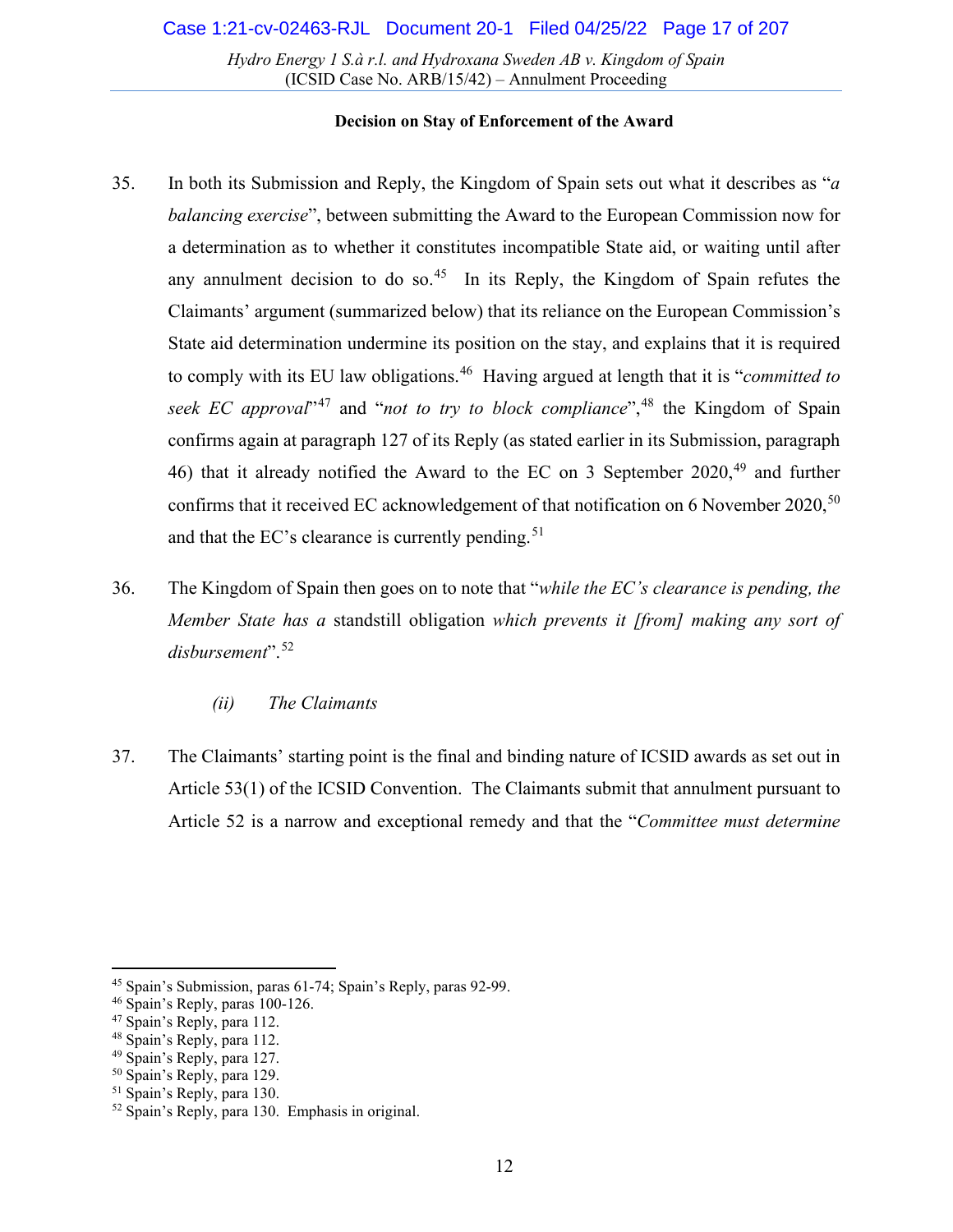#### **Decision on Stay of Enforcement of the Award**

*whether circumstances are present that necessitate a stay*".[53](#page-12-1) If they are, then the Committee may exercise its discretion to grant the stay of enforcement.<sup>[54](#page-12-2)</sup>

38. The circumstances that the Claimants submit have been taken into account by previous *ad hoc* committees are: (i) existence of a dilatory motive; (ii) prospects of non-compliance by the award debtor; (iii) evidence of hardship to the applicant; and (iv) prospects of recoupment from the award creditor if the annulment is successful.<sup>55</sup> The Claimant goes on to assert in its Response and Rejoinder that the Kingdom of Spain bears the burden of proof to demonstrate that the stay is required in this case.<sup>[56](#page-12-4)</sup>

### a. Submissions on Applicable Legal Standard

- <span id="page-12-0"></span>39. In relation to the applicable legal standard, the Claimants relies on three primary points (summarized at paragraph 10 of the Response): (i) the finality of ICSID awards and narrow and exceptional remedy of annulment; (ii) the granting of stays in ICSID proceedings being the exception not the rule; and (iii) the burden of proof lying with the Kingdom of Spain to demonstrate that a stay is required in this case.
- 40. First, in relation to the finality of awards and the exceptional remedy of annulment, the Claimants refer to Article 52(5) of the ICSID Convention and Rule 54 of the ICSID Rules as requiring a two-stage analysis. The first is whether circumstances are present to necessitate a stay and the second is to exercise discretion whether or not to continue the stay if such circumstances exist. [57](#page-12-5)
- 41. In relation to finality of awards, the Claimant refers to the language of Article 53(1) of the ICSID Convention and the *ad hoc* committee decisions on stays of enforcement in three earlier annulment proceedings:

<span id="page-12-1"></span><sup>53</sup> Claimants' Response, para 14.

<span id="page-12-2"></span><sup>54</sup> Claimants' Response, para 14.

<span id="page-12-3"></span><sup>55</sup> Claimants' Response, para 47.

<span id="page-12-4"></span><sup>56</sup> Claimants' Response, paras 41-46; Claimants' Rejoinder, paras 30-36.

<span id="page-12-5"></span><sup>57</sup> Claimants' Response, para 14.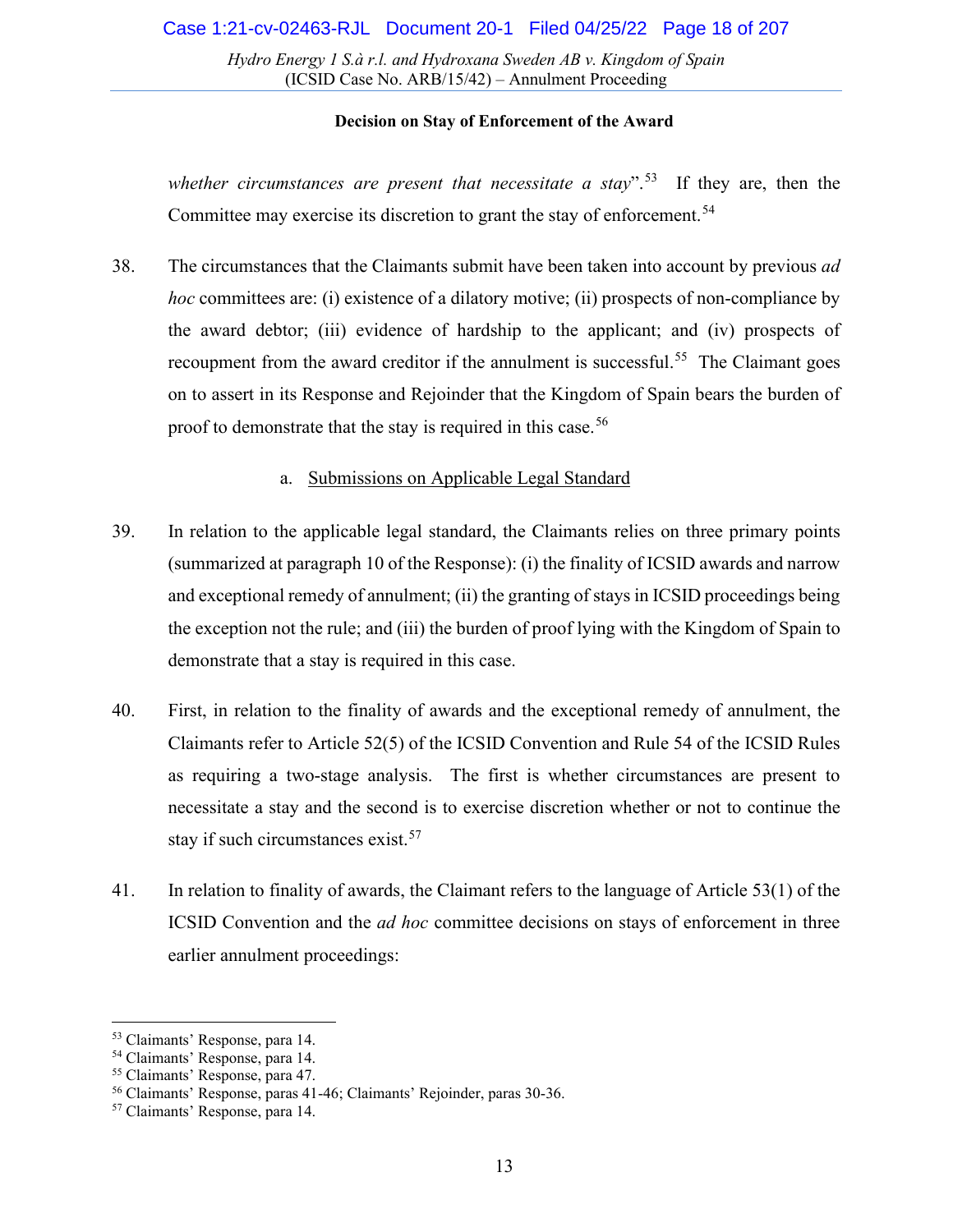- a) *Antin v Spain*, [58](#page-13-0) where "*[t]he Committee considers that the need to respect the finality of the award calls for greater restraint in deciding whether a stay of enforcement should be granted*";<sup>[59](#page-13-1)</sup>
- b) *Cube v Spain*, where "*the Committee is of the view that a stay is an exceptional remedy in the context of the ICSID system*";<sup>[60](#page-13-2)</sup> and
- c) *SGS v Paraguay*, [61](#page-13-3) where the Committee concluded that "*the binding nature of the award is the rule, whereas its annulment is the exception*".[62](#page-13-4)
- 42. The Claimants sought to reinforce their argument as to the exceptional nature of a stay by referring to the language of Article 53(1) of the ICSID Convention that "*each party shall abide by and comply with the terms of the award except to the extent that enforcement shall*  have been stayed pursuant to the relevant provisions of this Convention<sup>". [63](#page-13-5)</sup> The Claimants relied on *Kardassapoulos v Georgia* and *Sempra v Argentina[64](#page-13-6)* to reinforce the binding nature of a final award under the ICSID Convention. [65](#page-13-7)

<span id="page-13-0"></span><sup>58</sup> *Infrastructure Services Luxembourg S.à r.l. and Energia Termosolar B.V. (formerly Antin Infrastructure Services Luxembourg S.à r.l. and Antin Energia Termosolar B.V.) v Kingdom of Spain*, ICSID Case No. ARB/13/31, Decision on the Continuation of the Provisional Stay of Enforcement of the Award, 21 October 2019 ("*Antin v Spain*") CL-0178.

<span id="page-13-1"></span><sup>59</sup> Claimants' Response, para 16.

<span id="page-13-2"></span><sup>60</sup> Claimants' Response, para 17.

<span id="page-13-3"></span><sup>61</sup> *SGS Société Générale de Surveillance S.A. v Republic of Paraguay*, ICSID Case No. ARB/07/29, Decision on Paraguay's Request for the Continued Stay of Enforcement of the Award, 22 March 2013, CL-0165.

<span id="page-13-4"></span><sup>62</sup> Claimants' Response, para 18.

<span id="page-13-5"></span><sup>63</sup> Claimants' Response, para 19.

<span id="page-13-6"></span><sup>64</sup> *Sempra Energy International v The Argentine Republic*, ICSID Case No. ARB/02/16, Decision on the Argentine Republic's Request for a Continued Stay of Enforcement of the Award, 5 March 2009 ("*Sempra v Argentina*"), CL-0161.

<span id="page-13-7"></span><sup>65</sup> Claimants' Response, paras 20-21.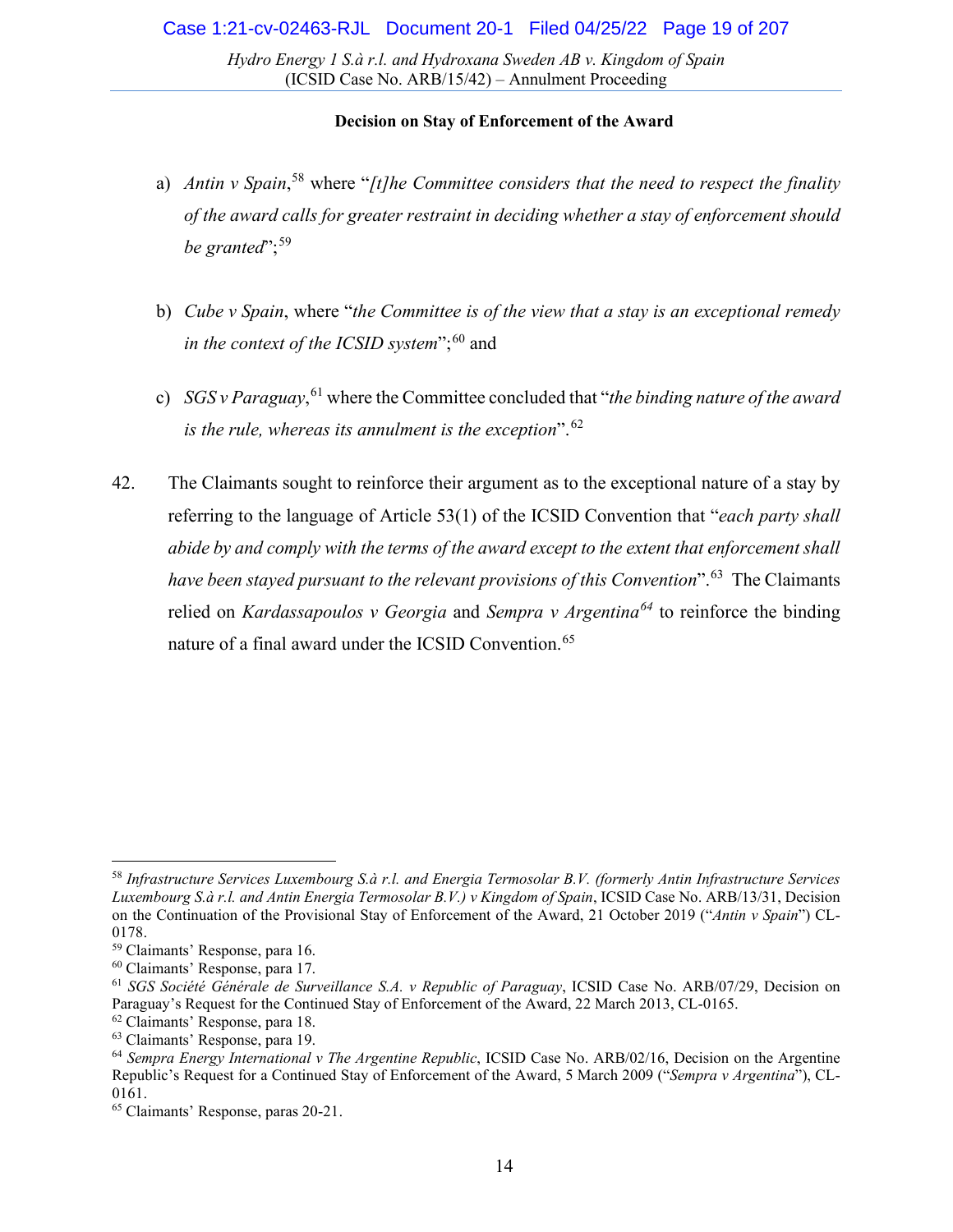- 43. In order to support its submission that the remedy of annulment is narrow and exceptional, the Claimants relied on the *ad hoc* committee decisions on stay of enforcement in *Total v Argentina*, [66](#page-14-0) *Burlington v Ecuador* and *SGS v Paraguay*. [67](#page-14-1)
- 44. Secondly, in relation to a stay of enforcement being the exception rather than the rule, the Claimants referred again to Article 52(5) of the ICSID Convention and the language therein that the enforcement of an award may be stayed if the Committee "*considers that the circumstances so require*".[68](#page-14-2) In support of that proposition, the Claimants rely on the *ad hoc* committee decisions on stay of enforcement in *Kardassapoulos v Georgia*, *Antin v Spain*, *Valores Mundiales v Venezuela*, *OI European v Venezuela* and *Border Timbers v Zimbabwe*". [69](#page-14-3)
- 45. The Claimants focus in particular on the stay decision in *Antin v Spain*, and the *ad hoc*  committee's observation that Article 52(5) "*makes clear that a stay should be continued only if there are circumstances requiring such a stay*".[70](#page-14-4) They further note that the *Antin*  committee observed that "*stays may only be granted in cases where there are special or particular circumstances that bring the case outside the run of usual annulment applications and which compels the granting of a stay*". [71](#page-14-5)
- 46. In their Rejoinder, the Claimants rebut the Kingdom of Spain's argument that it is not required to show that exceptional circumstances exist in order to obtain a stay of enforcement, which the Claimants call a 'straw man'. According to the Claimants, the Kingdom of Spain must prove, based on objective evidence, that the circumstances so require a stay. $^{72}$  $^{72}$  $^{72}$

<span id="page-14-0"></span><sup>66</sup> *Total S.A. v Argentine Republic*, ICSID Case No. ARB/04/01, Decision on Stay of Enforcement of the Award, 4 December 2014 ("*Total v Argentina*"), CL-0166.

<span id="page-14-1"></span><sup>67</sup> Claimants' Response, paras 22-25.

<span id="page-14-2"></span><sup>68</sup> Claimants' Response, para 28.

<span id="page-14-3"></span><sup>69</sup> Claimants' Response, paras 29-38.

<span id="page-14-4"></span><sup>70</sup> Claimants' Response, para 37.

<span id="page-14-5"></span><sup>71</sup> Claimants' Response, para 38.

<span id="page-14-6"></span><sup>72</sup> Claimants' Rejoinder, para 17.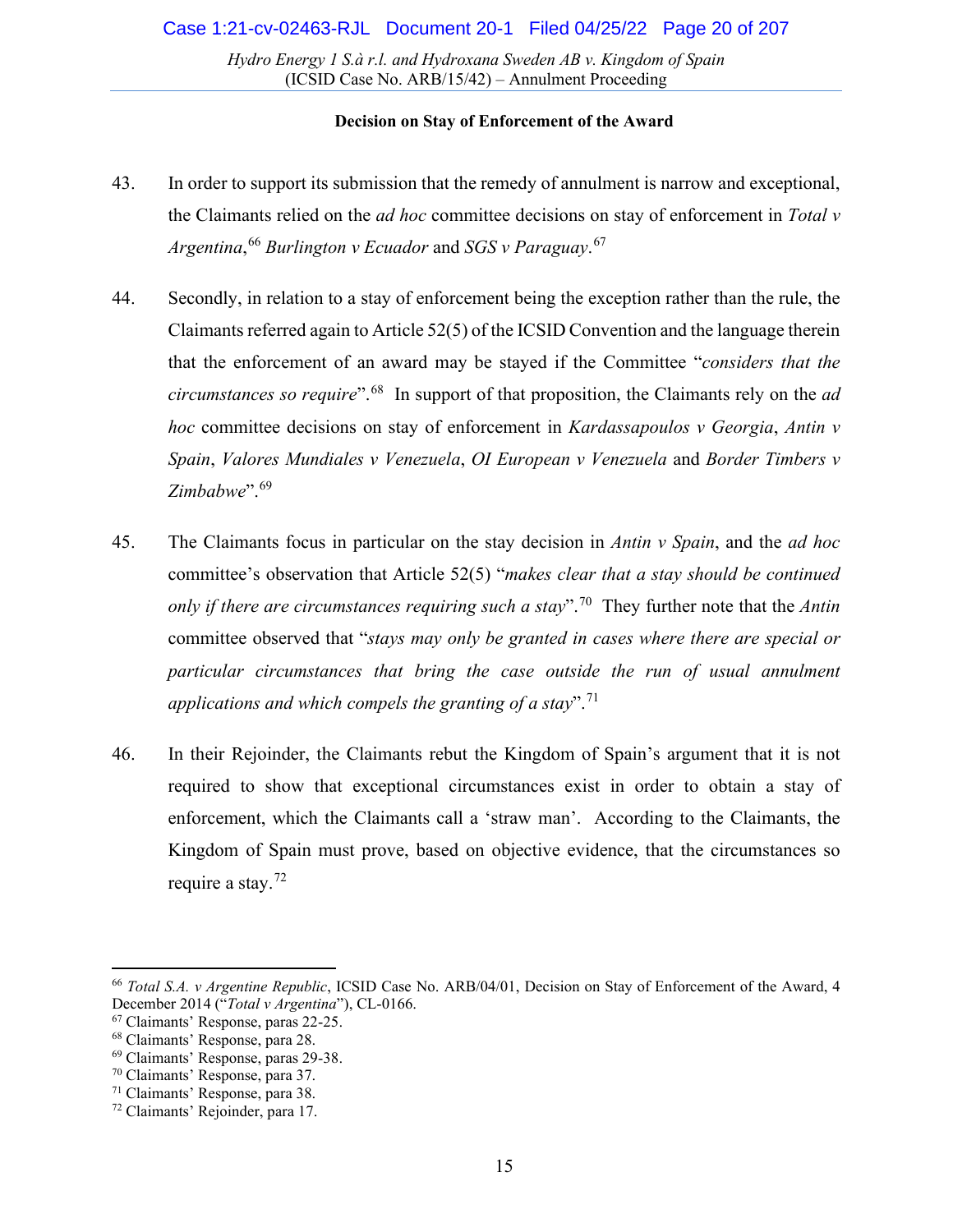- 47. However, the Claimants reiterate in their Rejoinder that, in their submission, stays are an exceptional remedy, reflecting the final and binding nature of the award and the exceptional nature of the remedy of annulment.<sup>73</sup> This, according to the Claimants, is the legal standard "*based on consistent ICSID case law on the point*".[74](#page-15-1) The Claimants then reiterate and expand on their earlier discussion of the aforementioned cases to support their point.
- 48. Thirdly, in relation to the Kingdom of Spain bearing the burden of proof, the Claimants submit that the language of Article 52(5) of the ICSID Convention "*imposes the burden of proof on Spain to establish that circumstances exist which require a stay*". The Claimants rely on the *ad hoc* committee decisions on stay in *Masdar v Spain*, *NextEra v Spain* and *Karkey v Pakistan*<sup>[75](#page-15-2)</sup> to support its arguments as to the burden of proof.<sup>[76](#page-15-3)</sup>
- 49. In their Rejoinder, the Claimants submit that the Kingdom of Spain has failed to discharge its burden of proof and rebut its argument that the Claimant must prove that it will suffer prejudice as a result of the stay.<sup>[77](#page-15-4)</sup> In particular, the Claimants submit that there is no such burden on them based both on the language of the ICSID Rules and on earlier *ad hoc*  committee decisions on stay of enforcement. [78](#page-15-5) The Claimants relied on the decisions cited in their Response, and responded to the Kingdom of Spain's references to *Standard Chartered v Tanzania*, [79](#page-15-6) stating that the *ad hoc* committee in that decision on stay did not indicate that one particular party had the burden of proof. $80$

<span id="page-15-0"></span><sup>73</sup> Claimants' Rejoinder, para 20.

<span id="page-15-1"></span><sup>74</sup> Claimants' Rejoinder, para 20.

<span id="page-15-2"></span><sup>75</sup> *Karkey Karadeniz Elektrik Uretim A.S. v Islamic Republic of Pakistan*, ICSID Case No. ARB/13/1, Decision on the Stay of Enforcement of the Award, 22 February 2018, CL-0175.

<span id="page-15-3"></span><sup>76</sup> Claimants' Response, paras 41-45.

<span id="page-15-4"></span><sup>77</sup> Claimants' Rejoinder, paras 30-31.

<span id="page-15-5"></span><sup>78</sup> Claimants' Rejoinder, para 31.

<span id="page-15-6"></span><sup>79</sup> *Standard Chartered Bank (Hong Kong) Limited v Tanzania Electric Supply Company Limited*, ICSID Case No. ARB/10/20, Decision on Applicant's Request for a Continued Stay on Enforcement of the Award, 12 April 2017, CL-0171.

<span id="page-15-7"></span><sup>80</sup> Claimants' Rejoinder, para 36.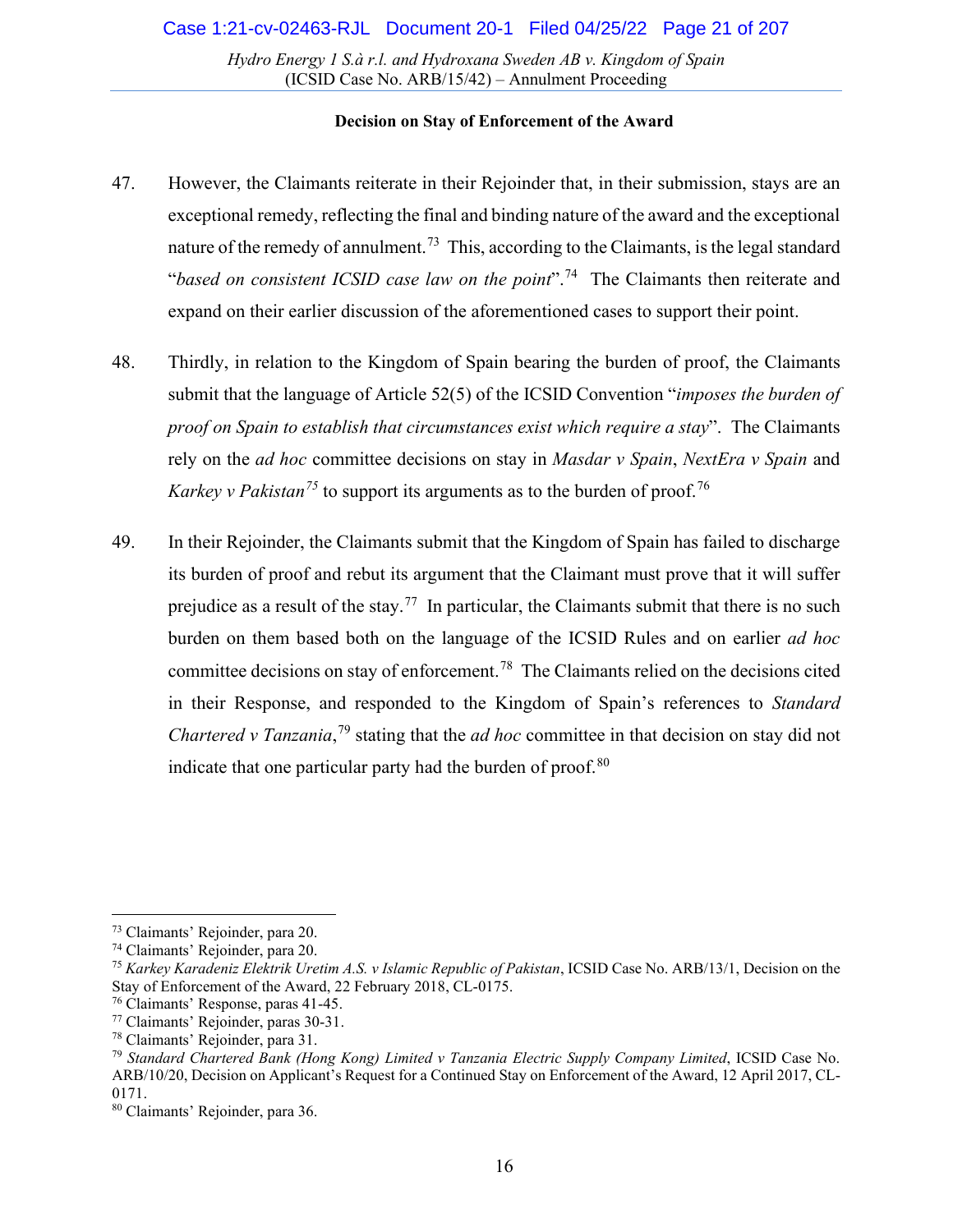### **Decision on Stay of Enforcement of the Award**

### b. Submissions on Circumstances to be Considered

<span id="page-16-0"></span>50. As to the circumstances that the Claimants submitted were taken into consideration by previous *ad hoc* committees in decisions on stay, they summarized these at paragraph 47 of the Response and paragraph 37 of the Rejoinder as: (i) existence of dilatory motive; (ii) prospects of compliance; (iii) evidence of hardship to the applicant; and (iv) prospects of recoupment. The Claimants submit that none of these factors weighs in favour of stay of enforcement. The Claimants' submissions in respect of each factor is summarized below.

# 1) Existence of dilatory motive

- 51. From the outset, the Claimants refute the Kingdom of Spain's submission that a stay should be continued provided the annulment application is not dilatory or frivolous and is wellgrounded and made in good faith.<sup>81</sup> Citing the *ad hoc* committee decision in *Total v Argentina* in support, which observes that "*[a] serious application is the least that can be expected from an applicant*", the Claimant argues that the existence of a good faith annulment application cannot be enough for a stay of enforcement; such circumstance would not be unusual.[82](#page-16-2) The Claimants also rely on *Antin v Spain*, and the observation of the committee in that case that "*[c]ircumstances that are usual to most annulment applications cannot, even if relevant, be sufficient to justify the continuation of a stay*".[83](#page-16-3)
- 52. In their Rejoinder, the Claimants put this even more clearly, stating that "*while a committee may consider the frivolous or dilatory nature of an application to deny continuation of a stay, that does not mean that a non-frivolous or non-dilatory application militates in favour of, or creates a presumption for, a stay*". [84](#page-16-4) In support of that contention, the Claimants cited further to the following four *ad hoc* committee decisions on stay of enforcement:

<span id="page-16-1"></span><sup>81</sup> Claimants' Response, para 49.

<span id="page-16-2"></span><sup>82</sup> Claimants' Response, para 49.

<span id="page-16-3"></span><sup>83</sup> Claimants' Response, para 50.

<span id="page-16-4"></span><sup>84</sup> Claimants' Rejoinder, para 41.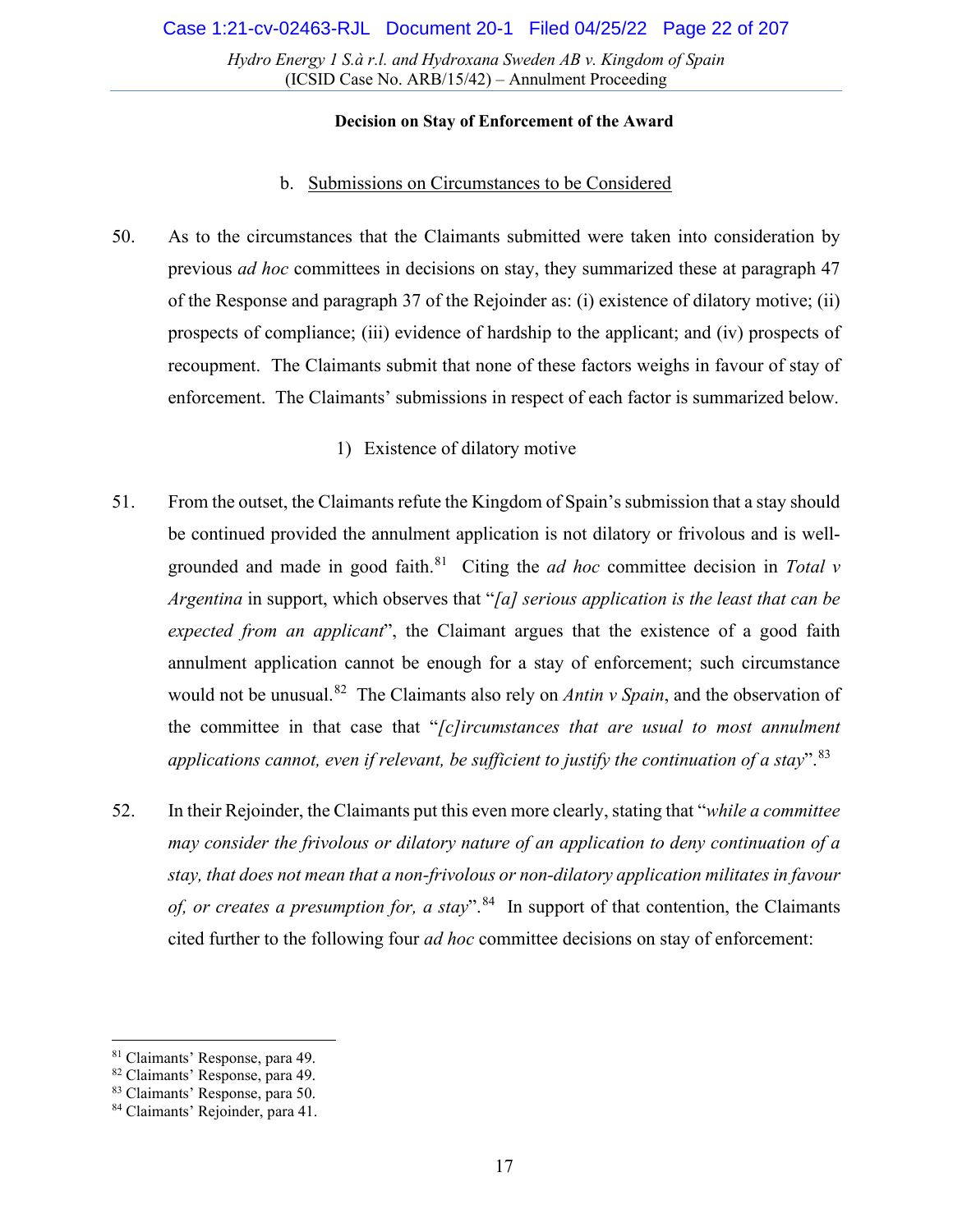- a) *Total v Argentina* ("*the mere fact of the application for annulment being serious or not evidently dilatory is not sufficient to continue the stay of enforcement*");[85](#page-17-0)
- b) *Antin v Spain* ("*stays may only be granted in cases where there are special or particular circumstances that bring the case outside the run of usual annulment applications and which compels the granting of a stay*");<sup>[86](#page-17-1)</sup>
- c) *NextEra v Spain* ("*save in such instances as when it could be said that the application for annulment is manifestly frivolous or obviously unmeritorious, the merits of the annulment proceedings is not something an ad hoc committee should be concerned with*  when determining a continuation of a provisional stay");<sup>[87](#page-17-2)</sup> and
- d) *Cube v Spain* ("*rather than forming a requirement that must be demonstrated positively, the absence of good faith or the dilatory nature of the application serves to rebut a request for a stay*"). <sup>[88](#page-17-3)</sup>
- 53. The Claimants then proceed to make the affirmative argument that the Kingdom of Spain's application is indeed manifestly frivolous, both in respect of its intra-EU jurisdiction argument and its claims regarding applicable law.[89](#page-17-4) In support of its submission that the intra-EU argument is frivolous, the Claimants refer to the fact that "*the* 'intra-EU' *jurisdictional objection has been raised in no less than 55 other arbitration cases, including 22 involving Spain*". [90](#page-17-5) As to the applicable law arguments, the Claimants argue that the Kingdom of Spain's arguments are contradictory in that it claims that the tribunal failed to apply EU law and, at the same time, grossly or egregiously misapplied EU law.<sup>[91](#page-17-6)</sup>

<span id="page-17-0"></span><sup>85</sup> Claimants' Rejoinder, para 41.

<span id="page-17-1"></span><sup>86</sup> Claimants' Rejoinder, para 42.

<span id="page-17-2"></span><sup>87</sup> Claimants' Rejoinder, para 43.a.

<span id="page-17-3"></span><sup>88</sup> Claimants' Rejoinder, para 43.b.

<span id="page-17-4"></span><sup>89</sup> Claimants' Response, para 57; Claimants' Rejoinder, paras 45-47.

<span id="page-17-5"></span><sup>&</sup>lt;sup>90</sup> Claimants' Response, para 57; Claimants' Rejoinder, para 45.

<span id="page-17-6"></span><sup>91</sup> Claimants' Response, para 58; Claimants' Rejoinder, para 46.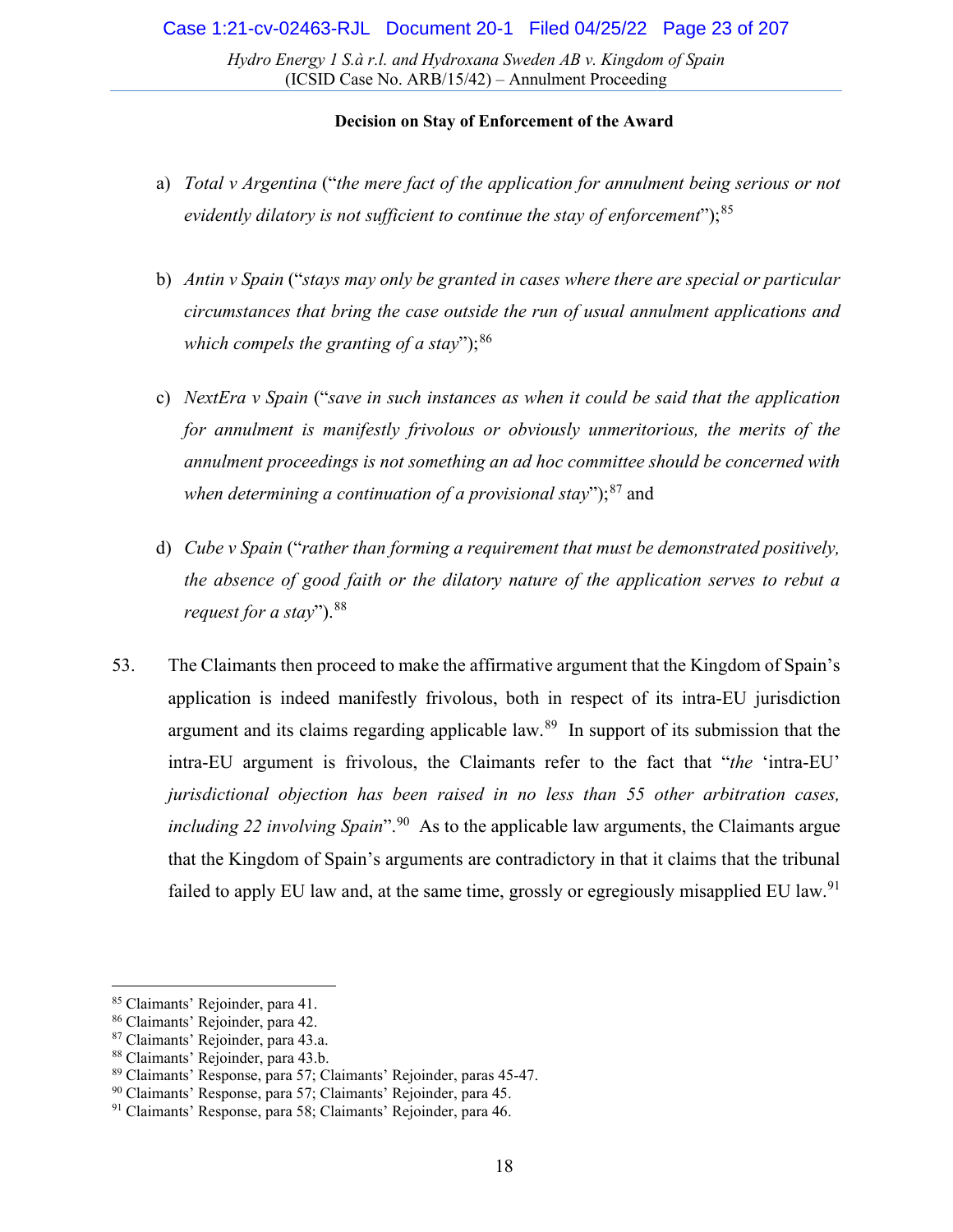- 54. In their Rejoinder, the Claimants submit that the Kingdom of Spain has not addressed these arguments, neither disputing that no annulment has succeeded on the intra-EU law point and that its arguments as to applicable law are contradictory.<sup>[92](#page-18-0)</sup>
	- 2) Prospects of compliance
- 55. As to prospects of compliance, the Claimants refer the Committee to the Kingdom of Spain's alleged "*undisputed history of non-compliance with other awards pending against it*", refusal to provide undertakings to other *ad hoc* committees and its position that compliance with the Award is conditional (in relation to its European Commission State aid arguments).<sup>[93](#page-18-1)</sup>
- 56. As to non-payment of ICSID awards against it, the Claimants included a table of 14 cases, which they argue demonstrate its position in relation to the Kingdom of Spain's compliance. The complete table is reproduced below:<sup>[94](#page-18-2)</sup>

<span id="page-18-0"></span><sup>92</sup> Claimants' Rejoinder, para 47.

<span id="page-18-1"></span><sup>93</sup> Claimants' Response, para 60; Claimants' Rejoinder, paras 48-52.

<span id="page-18-2"></span><sup>&</sup>lt;sup>94</sup> Claimants' Response, para 61.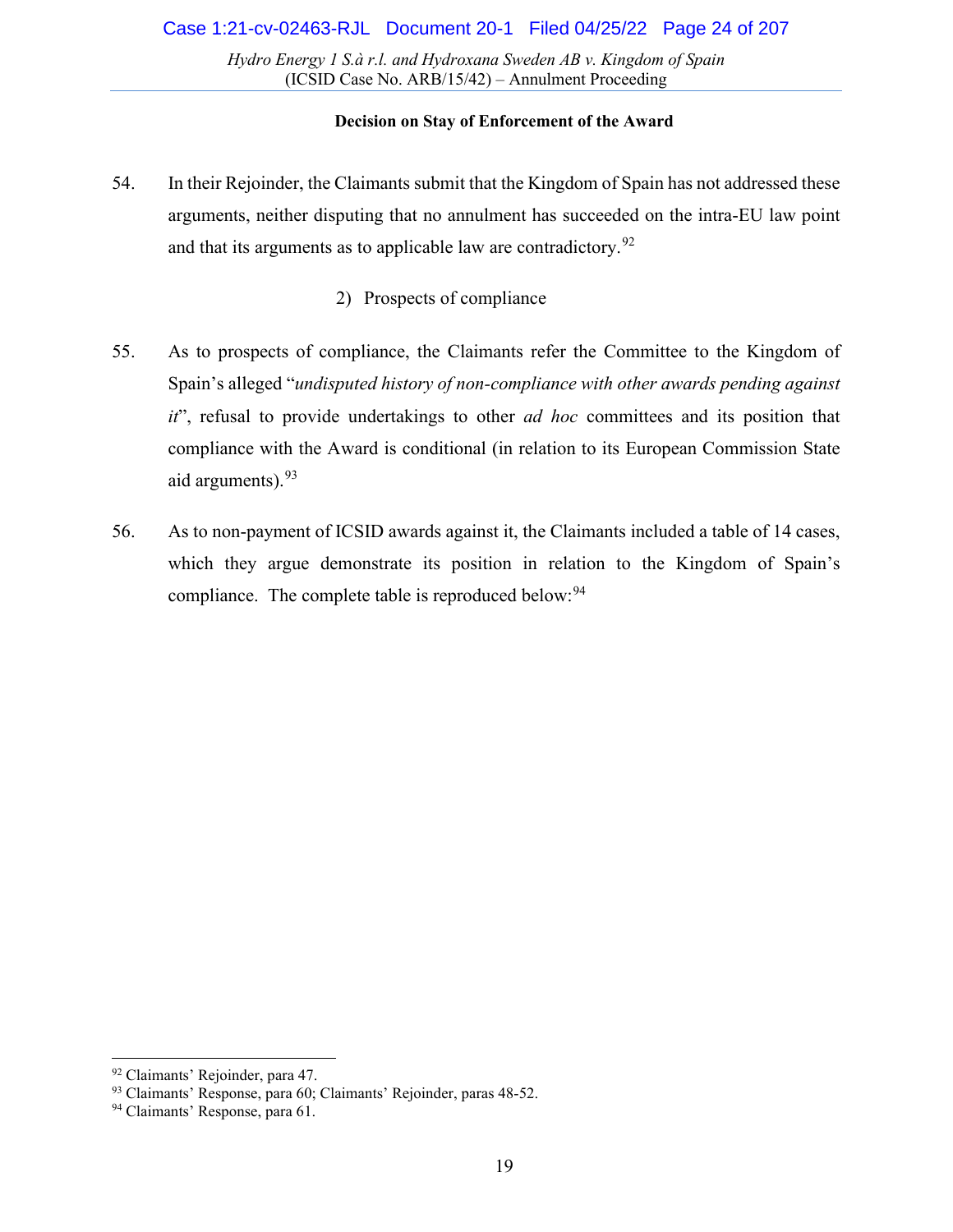### **Decision on Stay of Enforcement of the Award**

| No. | Case                                                                                                                                 | Date of<br>Final<br>Award | <b>Stay</b><br>Lifted?   | Payment<br>made by<br>Spain? |
|-----|--------------------------------------------------------------------------------------------------------------------------------------|---------------------------|--------------------------|------------------------------|
| 1.  | Eiser Infrastructure Limited and Energia Solar<br>Luxembourg S.à r.l. v. Spain, ICSID Case No.<br>ARB/13/36                          | 4 May<br>201754           | Yes                      | No                           |
| 2.  | Masdar Solar & Wind Cooperatief U.A. v. Spain, ICSID<br>Case No. ARB/14/155                                                          | 16 May<br>2018            | Yes                      | <b>No</b>                    |
| 3.  | Antin Infrastructure Services Luxembourg S.à r.l. and<br>Antin Energia Termosolar B.V. v. Spain, ICSID Case<br>No. ARB/13/31         | 15 June<br>2018           | Yes                      | No                           |
| 4.  | NextEra Energy Global Holdings B.V. and NextEra<br>Energy Spain Holdings B.V. v. Spain, ICSID Case No.<br>ARB/14/11                  | 31 May<br>2019            | Yes                      | No                           |
| 5.  | 9REN Holding S.à r.l. v. Spain, ICSID Case No.<br>ARB/15/15                                                                          | 31 May<br>2019            | Not yet<br>decided       | No                           |
| 6.  | Cube Infrastructure Fund SICAV and others v. Spain,<br>ICSID Case No. ARB/15/20                                                      | 15 July<br>2019           | Yes                      | No                           |
| 7.  | SolEs Badajoz GmbH v. Spain, ICSID Case No.<br>ARB/15/38                                                                             | 31 July<br>2019           | No                       | No                           |
| 8.  | InfraRed Environmental Infrastructure GP Limited and<br>others v. Spain, ICSID Case No. ARB/14/12                                    | 2 August<br>2019          | Yes                      | No                           |
| 9.  | OperaFund Eco- Invest SICAV PLC and Schwab<br>Holding AG v. Spain, ICSID Case No. ARB/15/36                                          | 6<br>September<br>2019    | Yes                      | No                           |
| 10. | RREEF Infrastructure (G.P.) Limited and RREEF Pan-<br>European Infrastructure Two Lux S.à r.l. v. Spain,<br>ICSID Case No. ARB/13/30 | 11<br>December<br>2019    | No                       | No                           |
| 11. | Watkins Holdings S.à r.l. and others v. Spain, ICSID<br>Case No. ARB/15/44                                                           | 21 January<br>2020        | Not yet<br>decided       | <b>No</b>                    |
| 12. | Hydro Energy 1 S.à r.l. and Hydroxana Sweden AB v.<br>Spain, ICSID Case No. ARB/15/42                                                | 5 August<br>2020          | $\overline{?}$           | No                           |
| 13. | RWE Innogy GmbH and RWE Innogy Aersa S.A.U. v.<br>Spain, ICSID Case No. ARB/14/34                                                    | 18<br>December<br>2020    | No<br>annulment<br>filed | No                           |
| 14. | BayWa r.e. Renewable Energy GmbH and BayWa r.e.<br>Asset Holding GmbH v. Spain, ICSID Case No.<br>ARB/15/16                          | 25 January<br>2021        | No<br>annulment<br>filed | No                           |

57. As to the Kingdom of Spain's European Commission State aid argument, the Claimants argue that this "*defeats Spain's request for a stay*".[95](#page-19-0) In particular, the Claimants focus on

<span id="page-19-0"></span><sup>95</sup> Claimants' Response, para 67.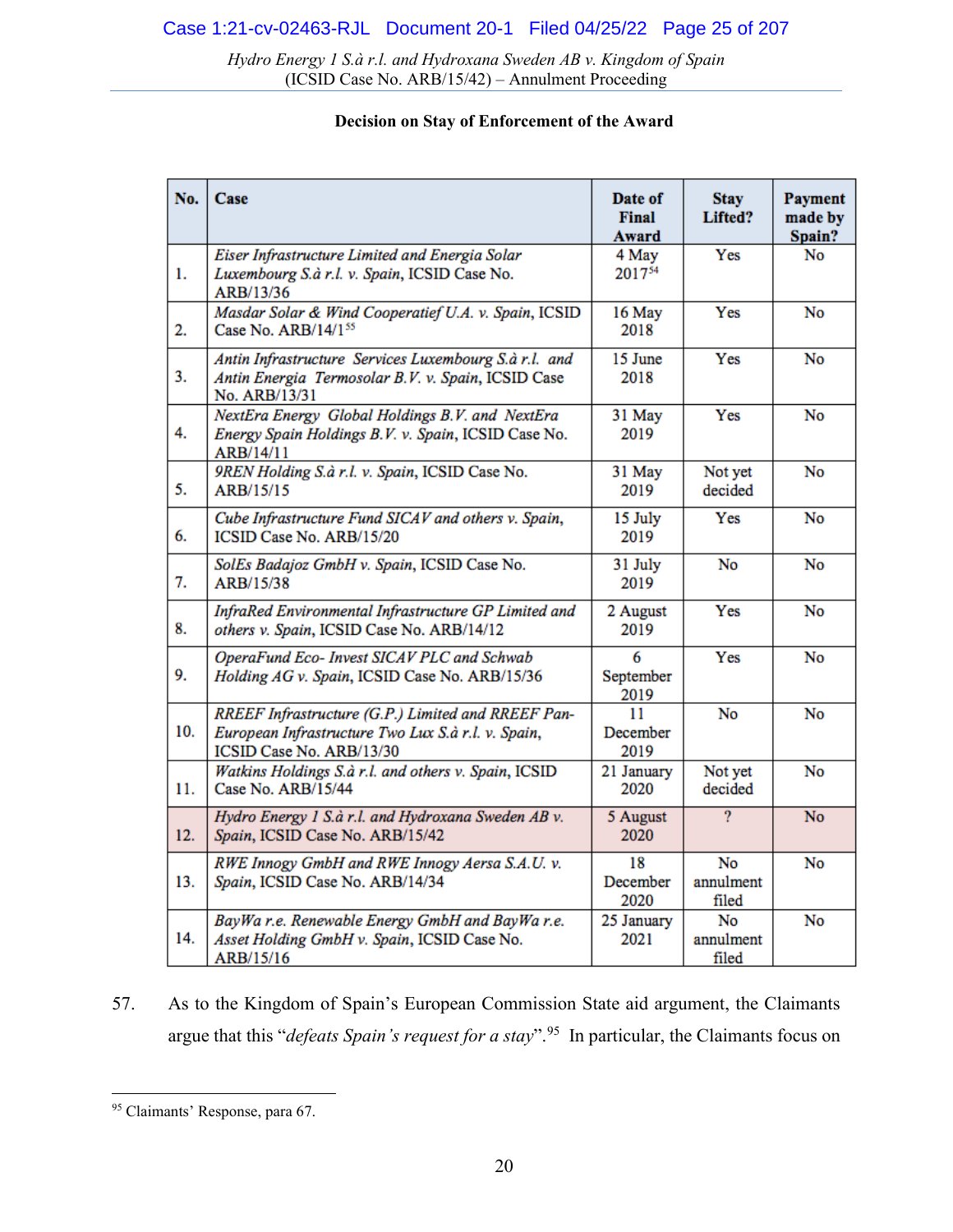### **Decision on Stay of Enforcement of the Award**

the Kingdom of Spain's position that its payment of the Award amount will be subject to approval under internal EU law processes. The Claimants describe this as an "*express refusal … to comply*" and in itself "*sufficient to dismiss Spain's Stay Application*".[96](#page-20-0) In this regard, the Claimants referred to an earlier *ad hoc* committee decision in *Micula v Romania*, where the committee considered a similar argument by Romania to be evidence of a "*probable risk*", and imposed conditions on the stay of enforcement accordingly.<sup>[97](#page-20-1)</sup> The Claimants further referred to earlier cases involving alleged conflicting internal processes with compliance with an award, including *Total v Argentina*, *Sempra v Argentina*, *OI European v Venezuela*, *Tenaris v Venezuela* and *Valores Mundiales v Venezuela*. [98](#page-20-2)

58. In their Rejoinder, the Claimants submit that the Kingdom of Spain does not refute that it has not yet paid any of the aforementioned awards, but instead argues that non-payment of this particular award cannot reflect a history of non-compliance, and that every case is different.<sup>[99](#page-20-3)</sup> The Claimants further submit that the Kingdom of Spain's submissions in respect of its obligation to make payment insofar as it is compatible with EU law further evidences its risk of non-compliance.<sup>[100](#page-20-4)</sup>

3) Evidence of hardship to the applicant

59. As to evidence of hardship to the Kingdom of Spain, the Claimants refute the Kingdom of Spain's submissions as to an inability to recoup, inconvenience and/or hardship due to

<span id="page-20-0"></span><sup>96</sup> Claimants' Response, para 67.

<span id="page-20-1"></span><sup>97</sup> Claimants' Response, para 68, *quoting Ioan Micula, Viorel Micula, S.C. European Food S.A, S.C. Starmill S.R.L. and S.C. Multipack S.R.L. v Romania*, ICSID Case No. ARB/05/20, Decision on Annulment, 26 February 2016 ("*Micula v Romania*"), para 35, CL-0167.

<span id="page-20-2"></span><sup>98</sup> Claimants' Response, paras 68-71; *Total v Argentina*, paras 107-108, CL-0166; *Sempra v Argentina*, paras 53, 104- 105, 112, CL-0161; *Sempra v Argentina*, Decision on Sempra Energy International's Request for the Termination of the Stay of Enforcement of the Award, 7 August 2009, para 23, CL-0162; *OI European v Venezuela*, paras 107, 130, CL-0170; *Tenaris S.A. and Talta - Trading e Marketing Sociedade Unipessoal Lda. v Bolivarian Republic of Venezuela,* ICSID Case No. ARB/11/26, Decision on the Request to Maintain the Stay of Enforcement of the Award, 24 March 2017 ("*Tenaris I v Venezuela*"), paras 90, 94; *Valores Mundiales, S.L. and Consorcio Andino S.L. v Bolivarian Republic of Venezuela*, ICSID Case No. ARB/13/11, Decision on the Request for a Continuation of the Stay of Enforcement of the Award, 6 September 2018 ("*Valores v Venezuela*"), paras 94, 113, CL-0176. 99 Claimants' Rejoinder, para 51-54.

<span id="page-20-4"></span><span id="page-20-3"></span><sup>100</sup> Claimants' Rejoinder, paras 55-56.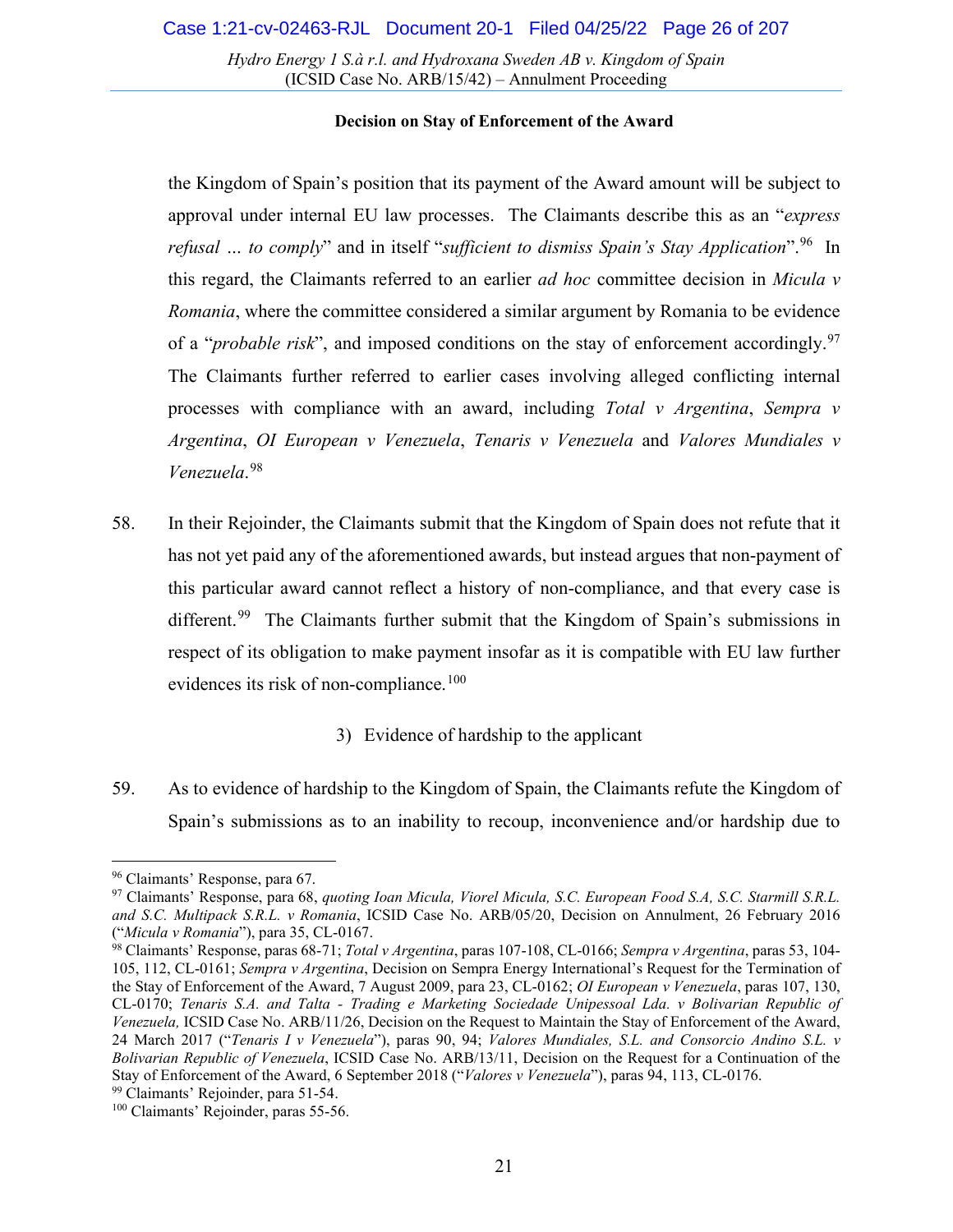### **Decision on Stay of Enforcement of the Award**

financial penalty from the  $EC$ <sup>[101](#page-21-0)</sup> The Claimants, in response to the Kingdom of Spain's submissions, also focus primarily on risk of non-recoupment. In that respect, they submit that the Claimant entities have total assets of approximately EUR 18 million, and are substantial companies that are solvent with access to capital.<sup>[102](#page-21-1)</sup>

- 60. In response to the Kingdom of Spain's submissions as to the lack of sense in money passing backwards and forwards between the Parties, the Claimants refer to the decision in *Cube v Spain*, which stated that "*[g]eneral considerations that not continuing a stay might result in money to pass back and forth are not sufficient …* ". [103](#page-21-2)
- 61. In their Rejoinder, the Claimants responded specifically to the Kingdom of Spain's reliance on earlier *ad hoc* committee decisions on stay of enforcement in *SolEs Badajoz GmbH v Spain* and *RREEF Infrastructure (GP) Limited v Spain*, where the decision was taken to continue the stays. The Claimants submit that in both of those cases, the claimants had not offered any risk mitigation by way of escrow or other security. The Claimants observe that this is not the case here, where it has proposed security "*precisely to alleviate the concerns identified*" by those committees.<sup>[104](#page-21-3)</sup>
- 62. Finally in relation to risk of harm to the Kingdom of Spain, the Claimants observe in their Rejoinder that any perceived risk that proceeds of any award enforcement will be moved throughout the Claimants' corporate entities is hypothetical, and alleviated by the proposed undertakings. [105](#page-21-4)

# 4) Risk of harm to claimant

<span id="page-21-5"></span>63. As to risk of harm to them, the Claimants submit that there is a real risk that the Kingdom of Spain will not pay and that the Claimants would suffer harm if the stay is not lifted,

<span id="page-21-0"></span><sup>101</sup> Claimants' Response, paras 72-85; Claimants' Rejoinder, paras 60-70.

<span id="page-21-1"></span><sup>102</sup> Claimants' Response, paras 73-80; Claimants' Rejoinder, paras 61-62.

<span id="page-21-2"></span><sup>103</sup> Claimants' Response, para 82; Claimants' Rejoinder, para 63.

<span id="page-21-3"></span><sup>&</sup>lt;sup>104</sup> Claimants' Rejoinder, para 66.

<span id="page-21-4"></span><sup>&</sup>lt;sup>105</sup> Claimants' Rejoinder, para 67-68.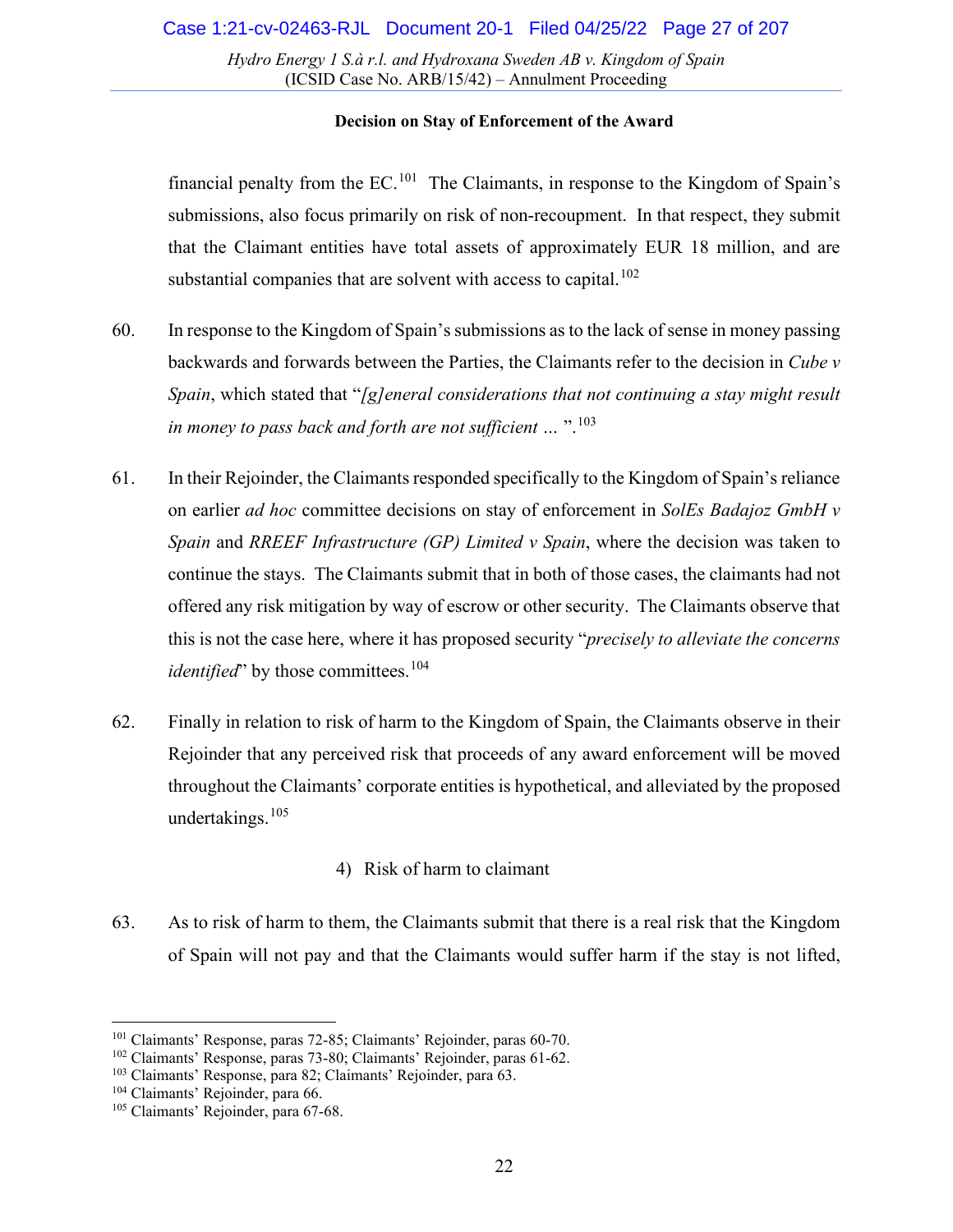### **Decision on Stay of Enforcement of the Award**

including "*as a result of being pushed to the back of a long line of award-creditors*".[106](#page-22-1) The Claimants submit that the payment of interest does not adequately compensate this harm, because post-award interest is compensatory and "*not a pretext to undermine the Award's finality*" (relying on *Antin v Spain*), [107](#page-22-2) and that it does not adequately compensate for "*uncertainty, delay and deprivation*" (relying on *NextEra v Spain* and *Cube v Spain*).[108](#page-22-3)

64. In relation to the Kingdom of Spain's submissions as to the adequacy of interest in light of the negative yield on three-year Spanish government bonds, the Claimants submit that this misconstrues the purpose of post-award interest, which is compensatory, and puts the Claimants in the position of "*effectively being forced to loan money to Spain*".[109](#page-22-4)

### c. Obligations under EU Law

- <span id="page-22-0"></span>65. The Claimants' primary response to the Kingdom of Spain's submissions that it would be unable to pay the Award before obtaining clearance from the European Commission because "*it constitutes notifiable State Aid*" is that the argument is both wrong and irrelevant.<sup>[110](#page-22-5)</sup>
- 66. The Claimants submit that the Kingdom of Spain's EU law arguments are wrong because the Award is not State aid. In particular, it is not State aid because it fails to meet any of the four necessary conditions for State aid requiring notification under the TFEU.<sup>[111](#page-22-6)</sup> Those conditions are, the Claimants submit, that the measure must confer an economic advantage, be granted selectively, from State resources and distort competition and affect trade between Member States.<sup>[112](#page-22-7)</sup>

<span id="page-22-1"></span><sup>106</sup> Claimants' Response, para 88; Claimants' Rejoinder, para 71.

<span id="page-22-2"></span><sup>107</sup> Claimants' Response, para 89; Claimants' Rejoinder, para 73.

<span id="page-22-3"></span><sup>108</sup> Claimants' Response, paras 89-90; Claimants' Rejoinder, paras 74-75.

<span id="page-22-4"></span><sup>109</sup> Claimants' Response, para 88-91; Claimants' Rejoinder, para 77.

<span id="page-22-5"></span><sup>110</sup> Claimants' Response, para 92; Claimants' Rejoinder, para 79.

<span id="page-22-6"></span><sup>111</sup> Claimants' Response, paras 93-94; Claimants' Rejoinder, paras 96-98.

<span id="page-22-7"></span><sup>112</sup> Claimants' Rejoinder, para 96.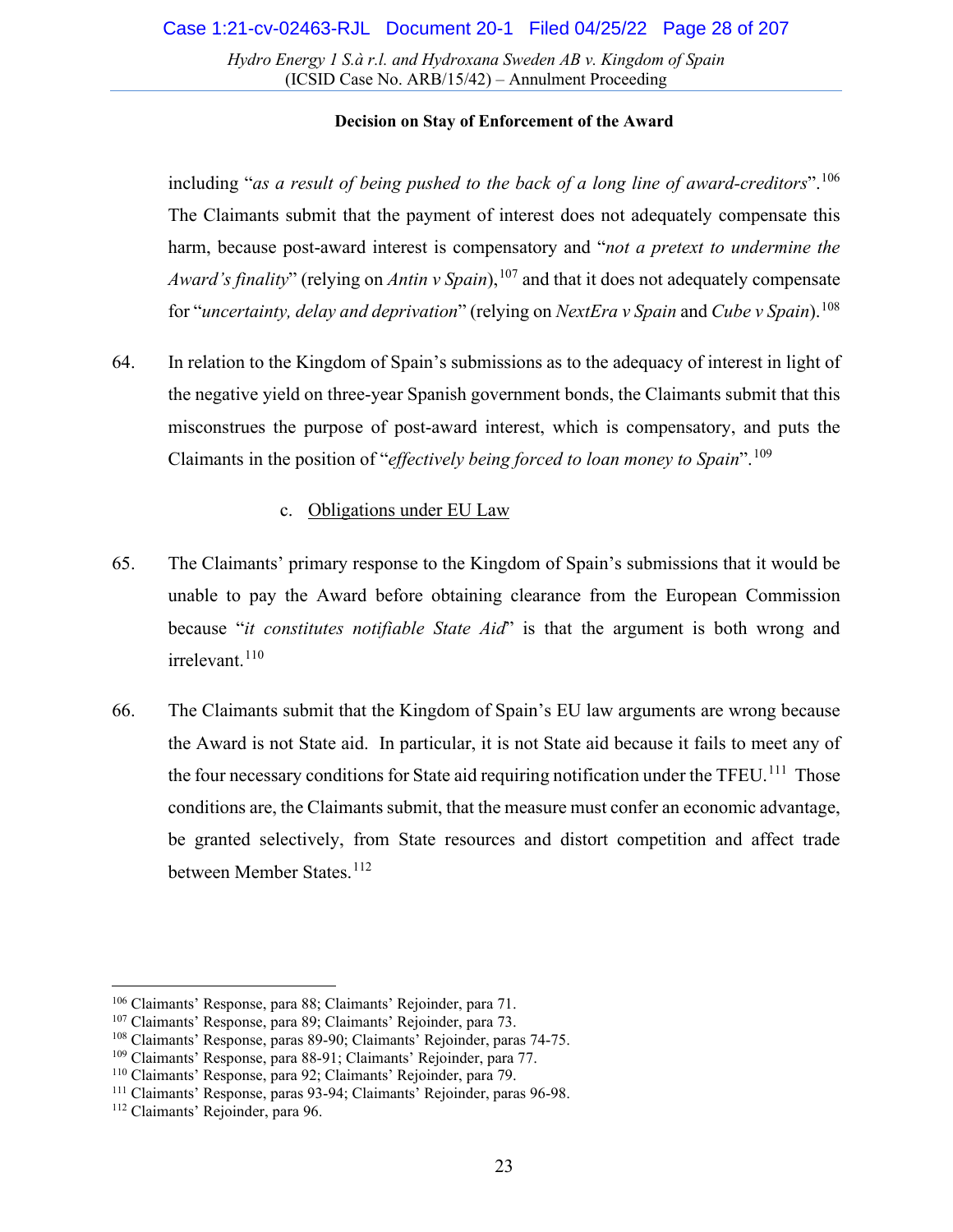### **Decision on Stay of Enforcement of the Award**

- 67. The Claimants submit that the Kingdom of Spain's contention that the European Commission determined that the payment of the Award is notifiable State aid when it issued its 10 November 2017 decision is wrong and the decision is inapposite in the current case. $^{113}$  $^{113}$  $^{113}$
- <span id="page-23-8"></span>68. Finally, the Claimants contend that any discussion as to whether or not the Kingdom of Spain must refrain from paying the Award under EU law is irrelevant for determining the application for stay of enforcement. This is because, according to the Claimants, the Committee's mandate is derived from the ICSID Convention (and ECT) and not EU law.[114](#page-23-2) In this regard, the Claimants refer to the *ad hoc* committee decisions on stay of enforcement in *Eskosol v Italy*, [115](#page-23-3) *Kardassopoulos v Georgia*, *Antin v Spain*, *Cube v Spain, NextEra v Spain* and *Masdar v Spain*. [116](#page-23-4)

# d. Security

- <span id="page-23-0"></span>69. As an alternative to the lifting of the stay, the Claimants submit that such stay should be conditioned on the Kingdom of Spain's provision of appropriate security to counterbalance the risk.[117](#page-23-5) The Claimants refer to the *ad hoc* committee decision on stay of enforcement in *Karkey v Pakistan* as demonstrating a "*clear trend towards committees imposing such conditions*".[118](#page-23-6)
- 70. The Claimants further offered to hold any recovered funds in escrow (although this offer was not repeated in the Rejoinder) or to provide a binding and unconditional undertaking to repay those monies in the event that the Annulment Application is successful.<sup>[119](#page-23-7)</sup>

<span id="page-23-1"></span><sup>113</sup> Claimants' Response, para 95; Claimants' Rejoinder, para 99-101.

<span id="page-23-2"></span><sup>114</sup> Claimants' Response, para 97-105.

<span id="page-23-3"></span><sup>115</sup> *Eskosol S.p.A. in liquidazione v Italian Republic, ICSID Case No. ARB/15/50*, Decision on Italy's Request for Immediate Termination and Italy's Jurisdictional Objection based on Inapplicability of the Energy Charter Treaty to Intra-EU Disputes, 7 May 2019, CL-0177.

<span id="page-23-4"></span><sup>116</sup> Claimants' Response, paras 99-105.

<span id="page-23-5"></span><sup>117</sup> Claimants' Response, paras 107-108; Claimants' Rejoinder, paras 106-108.

<span id="page-23-6"></span><sup>118</sup> Claimants' Response, para 108.

<span id="page-23-7"></span><sup>119</sup> Claimants' Response, paras 109-110; Claimants' Rejoinder, para 109.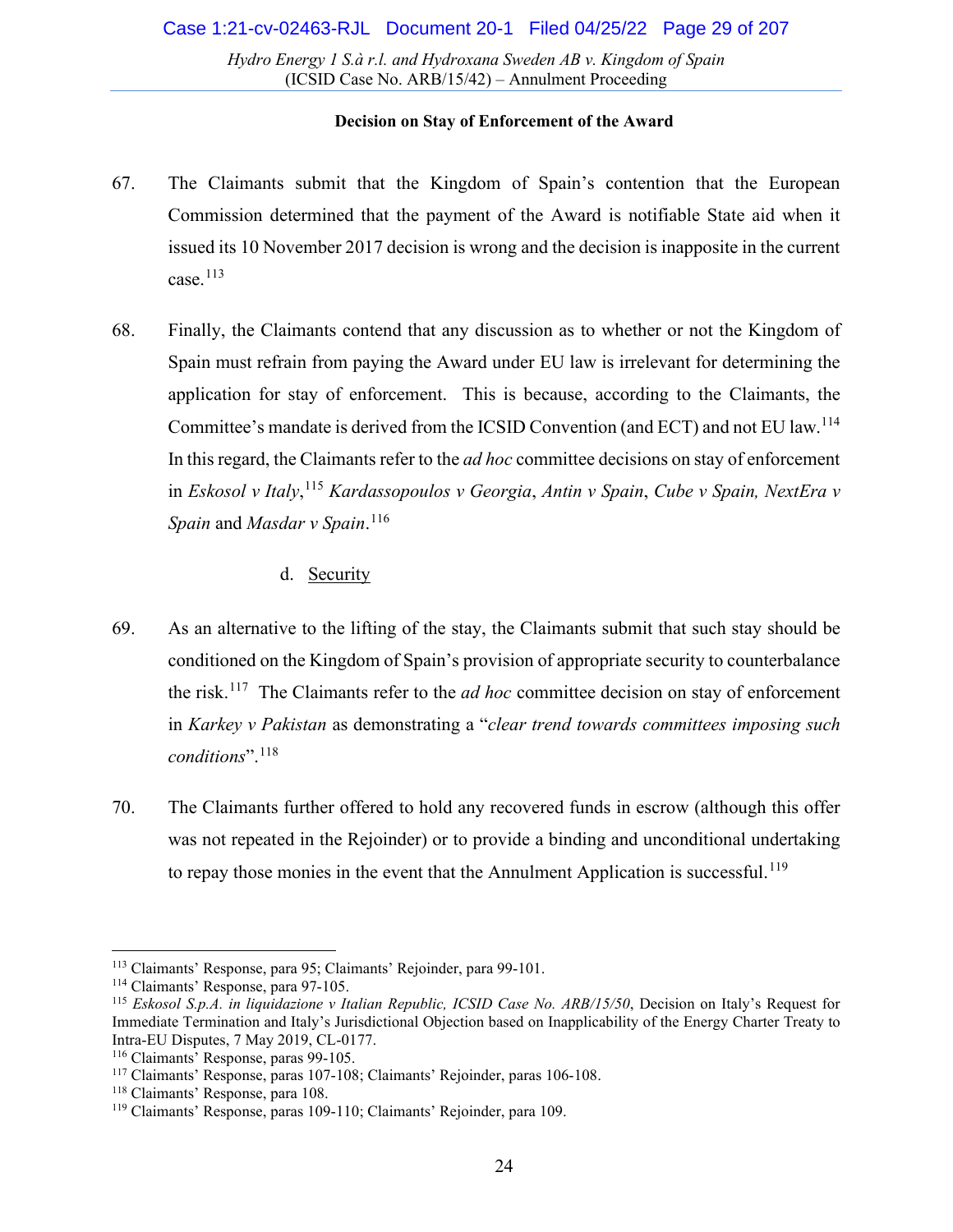#### **Decision on Stay of Enforcement of the Award**

### <span id="page-24-1"></span><span id="page-24-0"></span>**III. THE COMMITTEE'S ANALYSIS**

- *(i) Applicable Legal Standard*
- 71. Article 52(5) of the ICSID Convention provides that the *ad hoc* committee "*may, if it considers that the circumstances so require, stay enforcement of the award pending its decision*". The Article 52(5) standard is two-fold: (i) the Committee has a discretion to stay of enforcement of the Award and (ii) it is permitted (but not required) to exercise that discretion where it considers that the circumstances in the current case so require.
- 72. Both Parties have relied extensively on earlier *ad hoc* committee decisions on stay of enforcement in order to support their respective arguments as to the "*prevailing*" legal standard. The Kingdom of Spain, citing to a number of earlier decisions, contends that the prevailing standard is automatically to stay enforcement absent exceptional circumstances. Although the Claimants' starting point is that there is no prevailing practice because the ICSID Convention requires an *ad hoc* committee to consider the specific circumstances of the case before it, they go on to contend that there must be compelling reasons for a stay of enforcement, citing to a number of earlier decisions in support.
- 73. The Parties' competing legal standards on the one hand to stay unless exceptional circumstances and on the other hand to stay only in the event of compelling circumstances – necessarily lead to opposite presumptive starting points. These, in turn, would shift the burden of proof: the Kingdom of Spain considers it to be for the Claimants to furnish proof of exceptional circumstances to lift the temporary stay, whereas the Claimants consider it to be for the Kingdom of Spain to furnish proof of compelling circumstances to stay enforcement.
- 74. For the reasons explained below, the Committee is not persuaded by either party's submissions as to prevailing legal standards, and does not accept that there is a presumption either in favour of or against a stay of enforcement. Instead, the Committee is guided by the language of Article 52(5) of the ICSID Convention and other relevant parts of the ICSID Convention and Rules.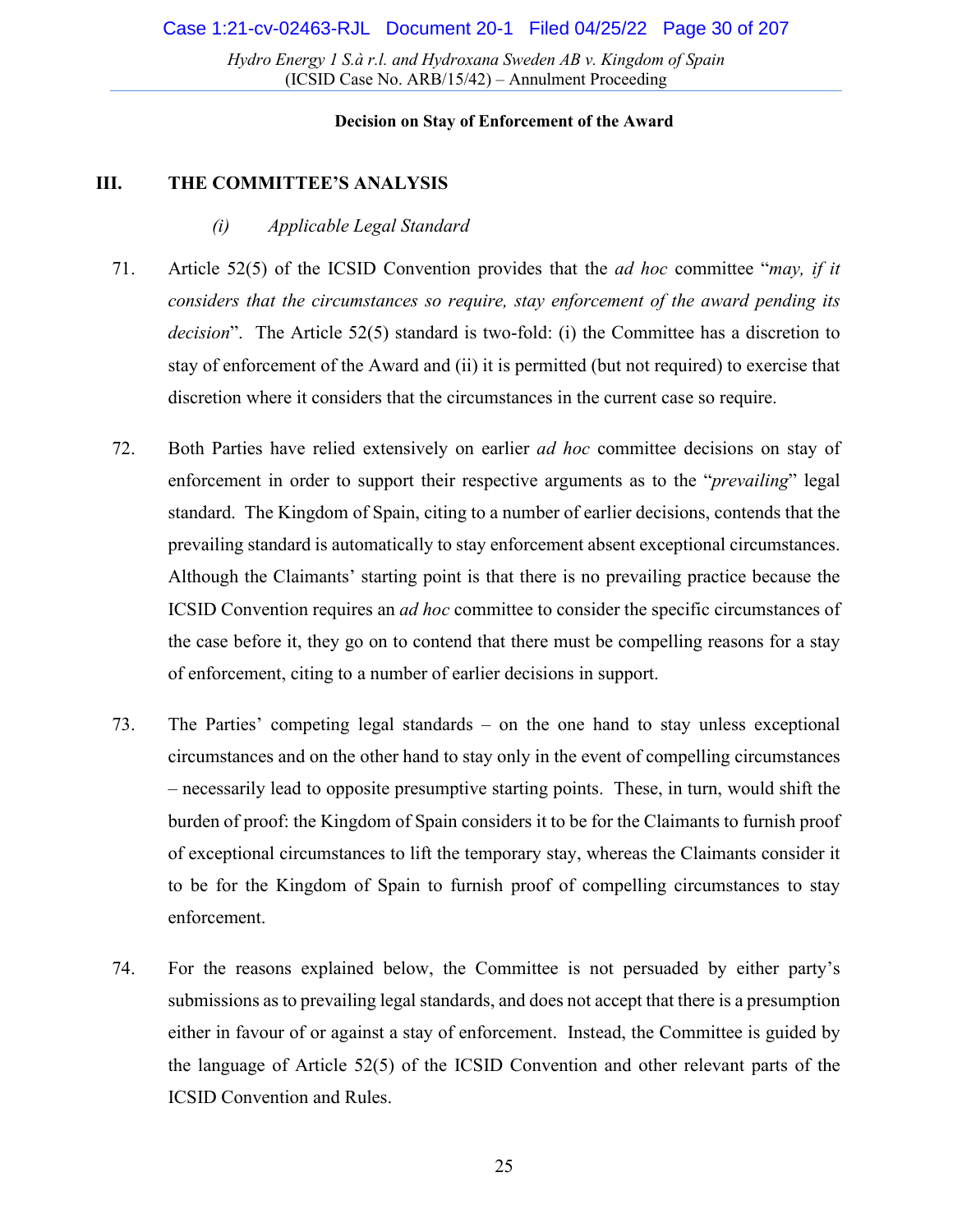#### **Decision on Stay of Enforcement of the Award**

75. First, the Committee is of the view that the existence of a provisional stay of the Award pursuant to Rule 54(2) of the ICSID Rules does not create any presumption in favour of a stay of enforcement pursuant to Article 52(5). Rule 54(2) provides as follows:

> (2) If an application for the revision or annulment of an award contains a request for a stay of its enforcement, the Secretary-General shall, together with the notice of registration, inform both parties of the provisional stay of the award. As soon as the Tribunal or Committee is constituted it shall, if either party requests, rule within 30 days on whether such stay should be continued; unless it decides to continue the stay, it shall automatically be terminated.

- 76. Rule 54(2) has automatic and mandatory effect: if the annulment application contains a request for stay, the Secretary-General *shall* inform the parties of the provisional stay of the award. However, the scope of that provisional stay is limited: it automatically terminates unless, within 30 days of the constitution of the committee a party requests its continuation and the committee decides to continue the stay.
- 77. Article 52(5) of the ICSID Convention, by contrast, is discretionary in nature. It requires consideration of such circumstances as may merit in favour of or against the grant of a stay of enforcement. The circumstances to be considered are dealt with below.
- 78. Secondly, the Committee does not accept that the existence of a final award pursuant to Rule 53(1) of the ICSID Convention necessarily creates any presumption against a stay of enforcement pursuant to Article 52(5). The Committee notes that Article 52(5) is contained in Section 5 of the ICSID Convention, dealing with 'Interpretation, Revision and Annulment of the Award'. The Convention provisions dealing with matters requiring further steps in respect of an award precede those dealing with the award's finality and ensuing effect. Section 6 'Recognition and Enforcement of the Award', which includes Article 53(1), follows the section dealing with factors that potentially qualify that finality.
- 79. In that regard, the Claimants place considerable emphasis on the binding and final nature of awards, as set out in Article 53(1), which provides that: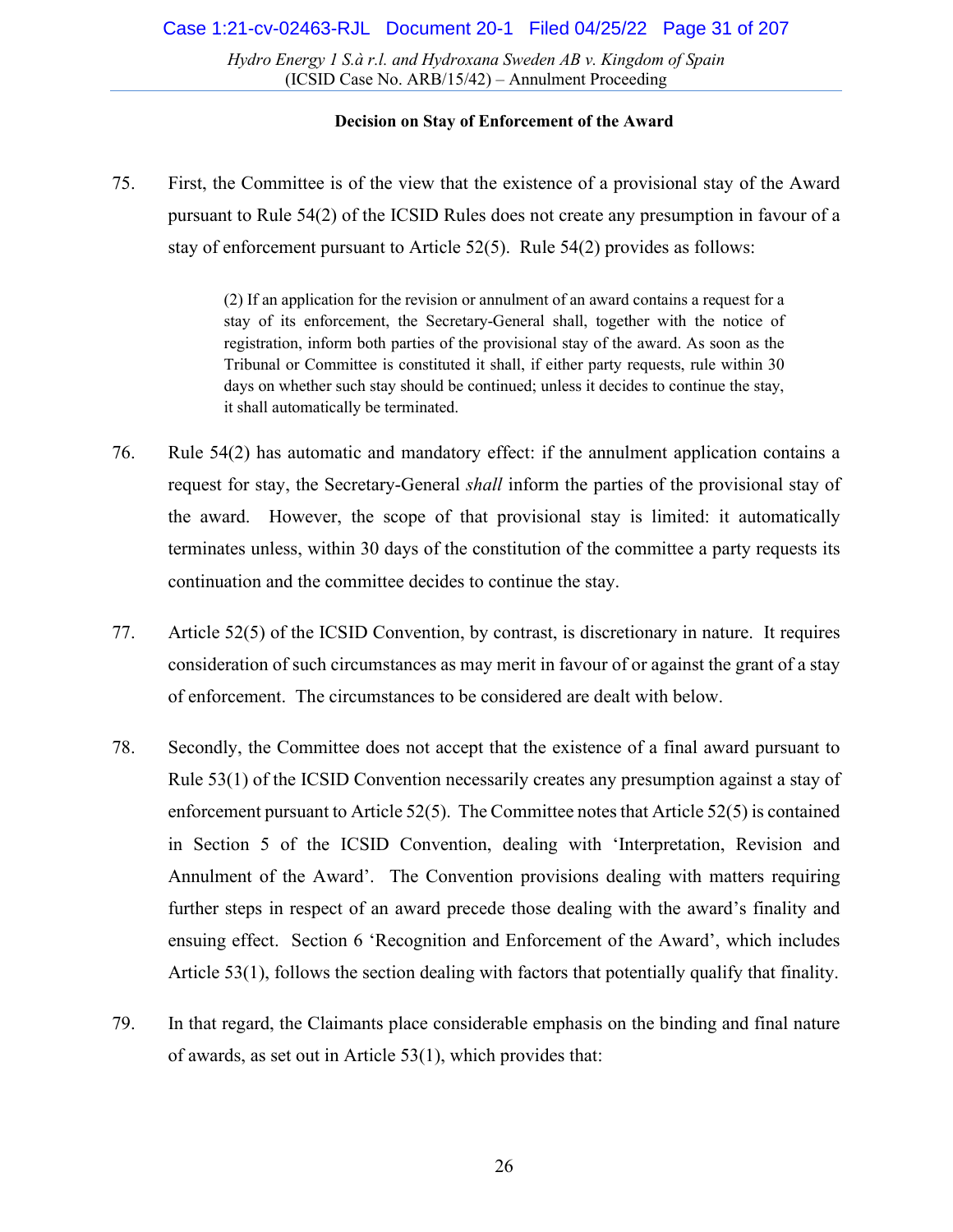### **Decision on Stay of Enforcement of the Award**

The award shall be binding on the parties and shall not be subject to any appeal or to any other remedy except those provided for in this Convention. Each party shall abide by and comply with the terms of the award *except to the extent that enforcement shall have been stayed pursuant to the relevant provisions of this Convention*. [Emphasis added.]

- 80. It is somewhat circular to argue that Article 53(1) of the ICSID Convention sets a presumption of finality for an *ad hoc* committee in considering a stay application, when Article 53(1) itself expressly provides that such finality will be subject to any stay.
- 81. Therefore, the Committee is satisfied that the ICSID Convention establishes neither a presumption in favour nor a presumption against granting a stay of enforcement. As to the prevailing practice, the Committee makes two observations. First, there does not appear to be any one 'prevailing practice'. Each party has presented geographic and/or temporal snapshots of groups of cases in a manner that supports its respective point. The Parties' ability to find support for opposite positions demonstrates that there is no single 'prevailing practice' across the body of earlier *ad hoc* committee decisions on stay of enforcement. Secondly, given the language of Article 52(5), the only relevant prevailing practice is that each *ad hoc* committee in each case must make its own determination on the basis of the circumstances in the particular case. That is indeed the approach that the Committee has determined it will follow.
- 82. As to the burden of proof, if either party relies on the existence of a circumstance to support the grant or refusal of a stay, respectively, that party must provide evidence in support of that circumstance and establish how it militates in favour of (or against) a stay of enforcement in the current case. In turn, it will be for the opposing party, where relevant, to rebut that evidence.

### *(ii) The Circumstances to be Considered*

<span id="page-26-0"></span>83. The Parties in this case have raised three separate circumstances to be considered in relation to the stay, which the Committee considers to be relevant to its decision. These include: (a) harm to the Kingdom of Spain in lifting the stay of enforcement; (b) harm to the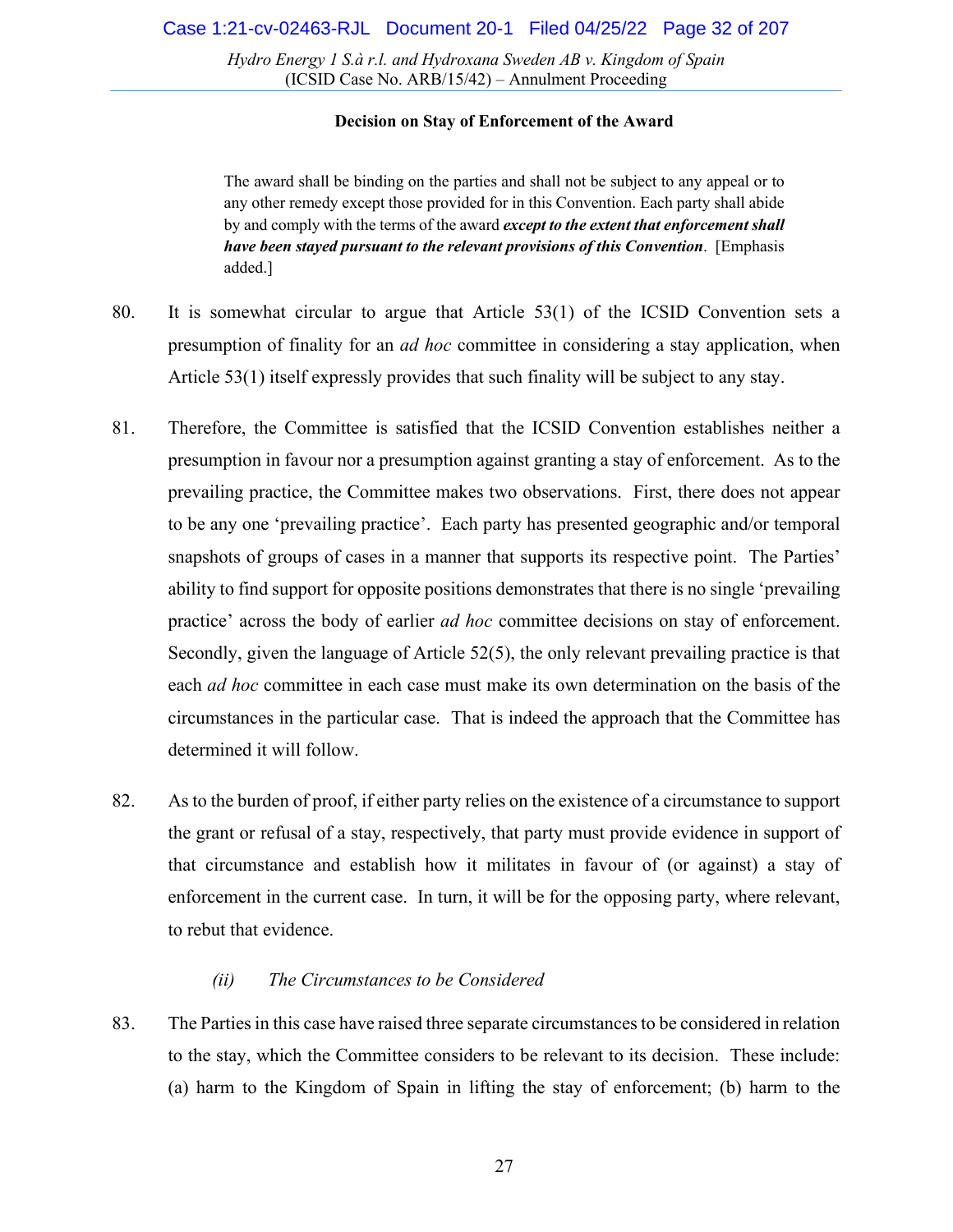### **Decision on Stay of Enforcement of the Award**

Claimant in granting the stay of enforcement; and (c) existence of dilatory motive in the underlying annulment application. Both Parties provided additional submissions as to the effect and/or relevance of EU law, in the Kingdom of Spain's case, at least partly, as part of its case on hardship to it if no stay is granted. The Committee will address EU law separately below.

### a. Harm to the Kingdom of Spain if no Stay of Enforcement

- <span id="page-27-0"></span>84. The first factor that the Committee considers to be relevant to its decision whether or not to grant a stay of enforcement in this case is the harm or hardship likely to be suffered by the Kingdom of Spain if a stay were not granted.
- 85. The Kingdom of Spain identifies this harm as the prejudice it would suffer as a consequence being unable to recoup monies from the Claimants if the Annulment Application were ultimately successful and the Award annulled in whole or part. The Kingdom of Spain acknowledges that in order for this risk of harm to exist, there must be a valid concern as to the Claimants' ability or willingness to repay in the event of annulment. In that regard, it relies on the Claimants' financial statements. Those financial statements disclose total assets of  $\epsilon$ 18.8 million, consisting primarily of equity interests in the hydro plants in Spain. Those assets fall short of the  $\epsilon$ 30.875 Award damages amount.
- 86. The Kingdom of Spain referred to a number of earlier *ad hoc* decisions where the stay was continued due to risk of exposure to inability to recover from an insolvent claimant, including *MTD v Chile*, *SolEs Badajoz GmbH v Spain* and *RREEF Infrastructure (GP) Limited v Spain*. In relation to three recent decisions where no stay of enforcement was granted, the Kingdom of Spain acknowledged that either insolvency was not alleged or there was no evidence to support the existence of a risk of non-recoupment (*Cube v Spain*, *Masdar v Spain* and *NextEra v Spain*).
- 87. The Claimants in the current case are not insolvent; they are operational and appear to have almost  $\epsilon$ 20 million in assets.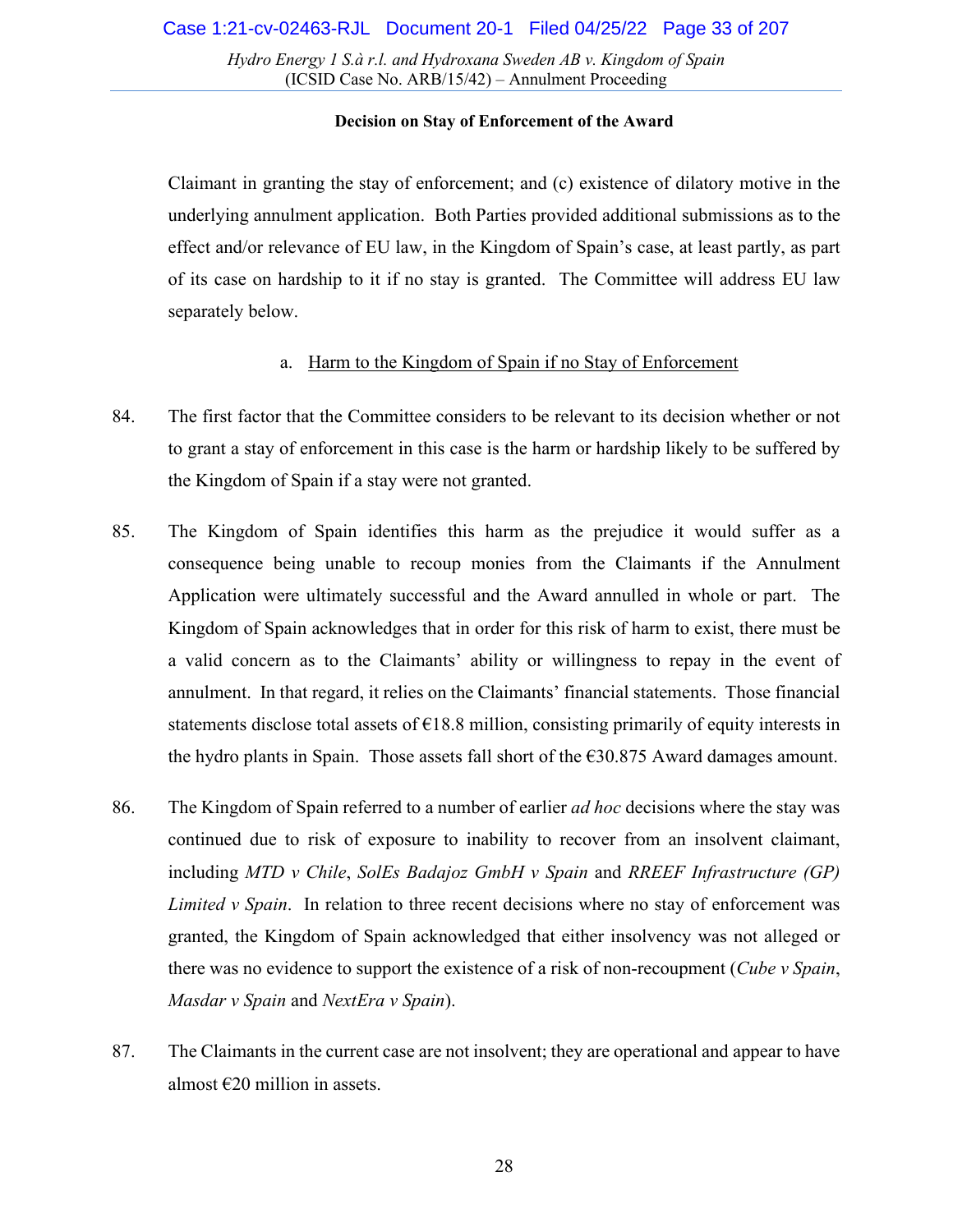- 88. Other than the financial statements evidencing the shortfall between the Claimants' noncash assets and the Award damages amount, there is no additional evidence that supports the existence of risk of non-recoupment as a result of insolvency if the Award were annulled.
- 89. As to any apparent financial statement shortfall, the Claimants offered to alleviate any concerns in this respect by either holding any recovered funds in escrow or providing a binding and unconditional undertaking to repay any recovered monies in the event that the Annulment Application is successful.
- 90. To that end, as noted by the Claimants, in the decisions to stay enforcement by both *ad hoc*  committees in *SolEs Badajoz GmbH v Spain* and *RREEF Infrastructure (GP) Limited v Spain*, the claimants had not offered any risk mitigation by way of escrow or other security. That is not the case here; the Claimants have indeed proposed security in order to alleviate the concerns identified by the *ad hoc* committees in *SolEs* and *RREEF*.
- 91. The Kingdom of Spain alludes to further circumstances that may lead to harm, including but not limited to potential sale of the Award or movement of Award proceeds through the Claimants' corporate entities which risk putting these out of reach for any recoupment. As these are circumstances upon which the Kingdom of Spain seeks affirmatively to rely, it is for the Kingdom of Spain to provide evidence in support. It has not done so and, instead, raises both risks as hypothetical. Even if they were actual risks, they too would be alleviated by the Claimants' proposed undertakings.
- 92. For the reasons outlined above, including the Claimants' offer of an undertaking, the Committee does not consider that there are circumstances of harm or likely harm to the Kingdom of Spain in the current case that require a stay of enforcement arising out of risk of non-recoupment from the Claimants.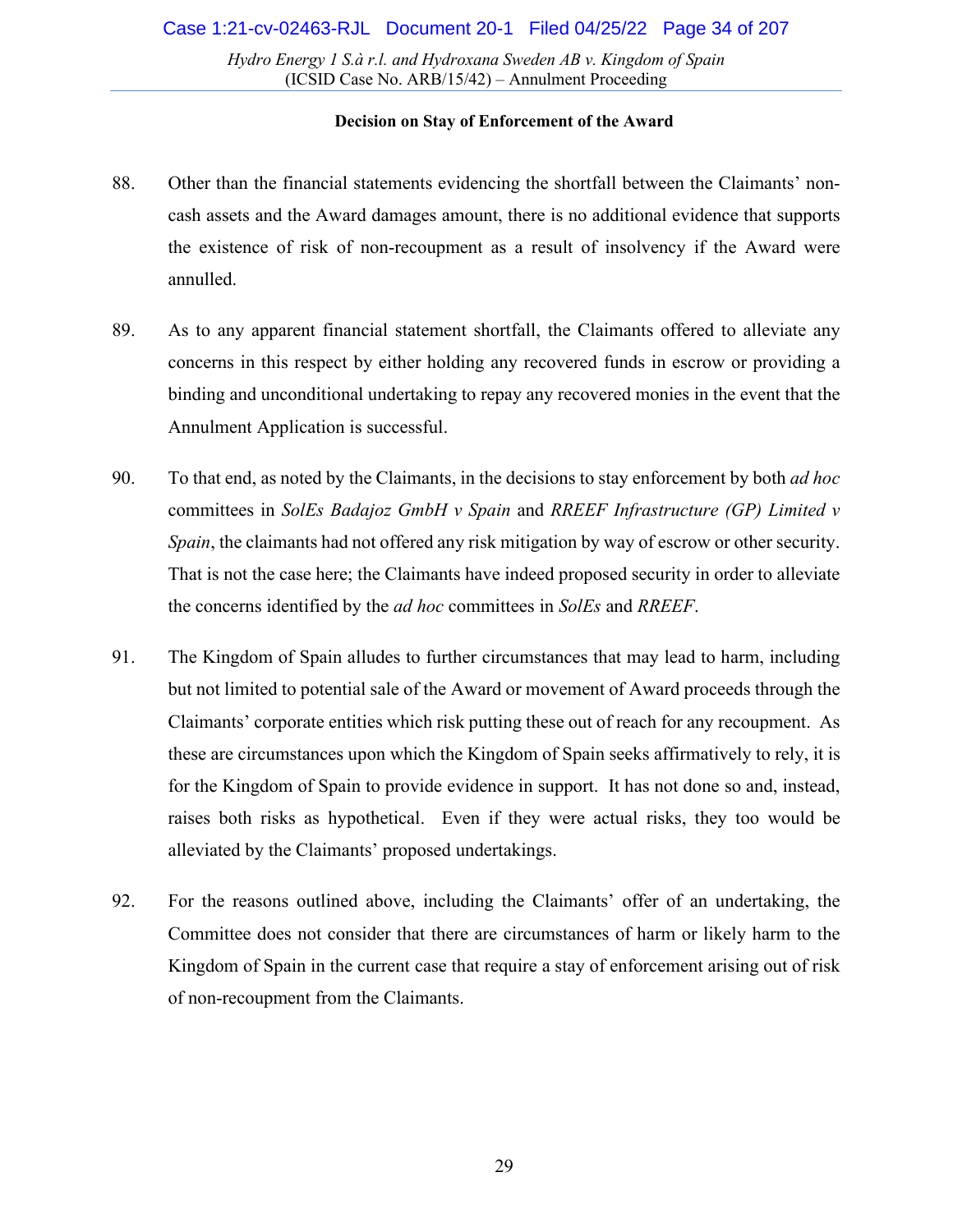### **Decision on Stay of Enforcement of the Award**

### b. Harm to the Claimants in Granting the Stay

- <span id="page-29-0"></span>93. The second factor that the Committee considers to be relevant to its decision whether or not to grant a stay of enforcement in this case is the harm or hardship likely to be suffered by the Claimants if the stay were continued.
- 94. The Kingdom of Spain acknowledges that a stay can create adverse economic consequences for an award creditor (such as in *Quiborax S.A. v Plurinational State of Bolivia*), but that it does not in the current case because Spain would abide by its international obligations and the Claimants would be entitled to interest for any deferred payment under the Award. In relation to that interest, the Kingdom of Spain refers to the Award rate of interest (EURIBOR plus 1%) as being well above the Spain 10-year government bonds as evidence of no adverse economic consequence.
- 95. The Claimants do not accept that interest is an adequate antidote for stay of enforcement of the Award pending the annulment decision. They also do not accept that the economic adequacy of the interest rate should be measured in light of the negative yield on Spanish government bonds.
- 96. A final and binding arbitral award is an asset. It is an instrument of value and that value is measured by its enforceability. An award that is subject to a stay cannot be enforced and that inevitably will have an impact on its value. As the Claimants have submitted, the purpose of post-award interest is to compensate for non-payment of the Award damages. But once compensatory post-award interest has become payable, the award creditor has already suffered adverse consequences as a result of delayed recovery. Although interest would go some way toward financially compensating the Claimants based on the time value of money, it would not remedy the Claimants' inability to choose how to apply those monies in their own discretion (as the Claimants put it, placing them in the position of "*effectively being forced to loan money to Spain*"). [120](#page-29-1)

<span id="page-29-1"></span><sup>120</sup> Claimants' Response, para 91.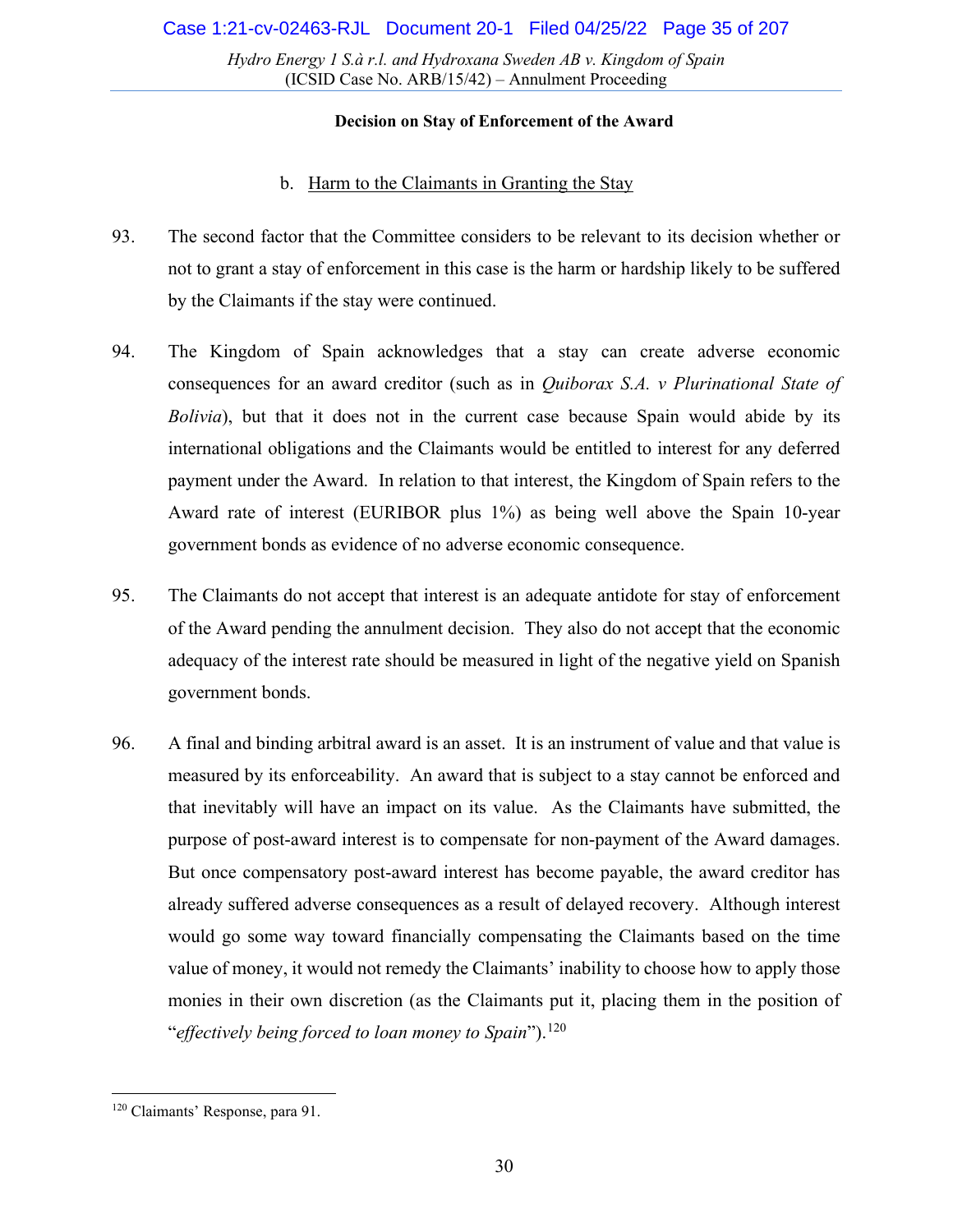- 97. Similarly, the *ad hoc* committees in *NextEra v Spain* and *Cube v Spain* have both observed that interest does not adequately compensate for "*uncertainty, delay and deprivation*".[121](#page-30-0)
- 98. The adequacy of interest as a remedy for a stay of enforcement is further dependent upon the likelihood that the Award will be voluntarily complied with (if not annulled).
- 99. In that respect, the Kingdom of Spain affirmatively asserts that it has "*no history of noncompliance*" with arbitral awards. This is unpersuasive. The Claimants have identified at least 14 outstanding arbitral awards against the Kingdom of Spain, only five of which (including the current case) are currently subject to a provisional or continued stay. Whilst the Committee is primarily concerned about the risk of the Kingdom of Spain's noncompliance with the current Award, as opposed to its history of compliance or noncompliance in respect of other unrelated awards, it must accept that there is a real risk, as identified by the Claimants, that they will be "*pushed to the back of a long line of awardcreditors*".[122](#page-30-1)
- 100. Moreover, the position of the Kingdom of Spain in notifying the Award to the European Commission for State aid assessment, and its confirmation that it will not comply with the Award until or unless it receives European Commission pre-authorization to do so, is inconsistent with its position in relation to its intention to comply with the current Award. It emphasizes its intention to rely on its international obligations but, at the same time, maintains that those obligations are subject to the decision of the European Commission under EU law. Meanwhile, the Kingdom of Spain has applied to annul the Award precisely on the grounds that the Tribunal allegedly failed to apply or misapplied EU law.
- 101. The Claimants describe this argument as defeating the Kingdom of Spain's request for a stay and as being an express refusal to comply with its obligations under the Award that is itself sufficient to dismiss the stay application. The Committee does not agree that the Kingdom of Spain's arguments go quite that far. It appears to confirm that, if it were to

<span id="page-30-0"></span><sup>121</sup> *NextEra v Spain*, para 93, CL-0179; *see also*: *Cube v Spain*, para 133. 122 *See* para [63,](#page-21-5) *supra*.

<span id="page-30-1"></span>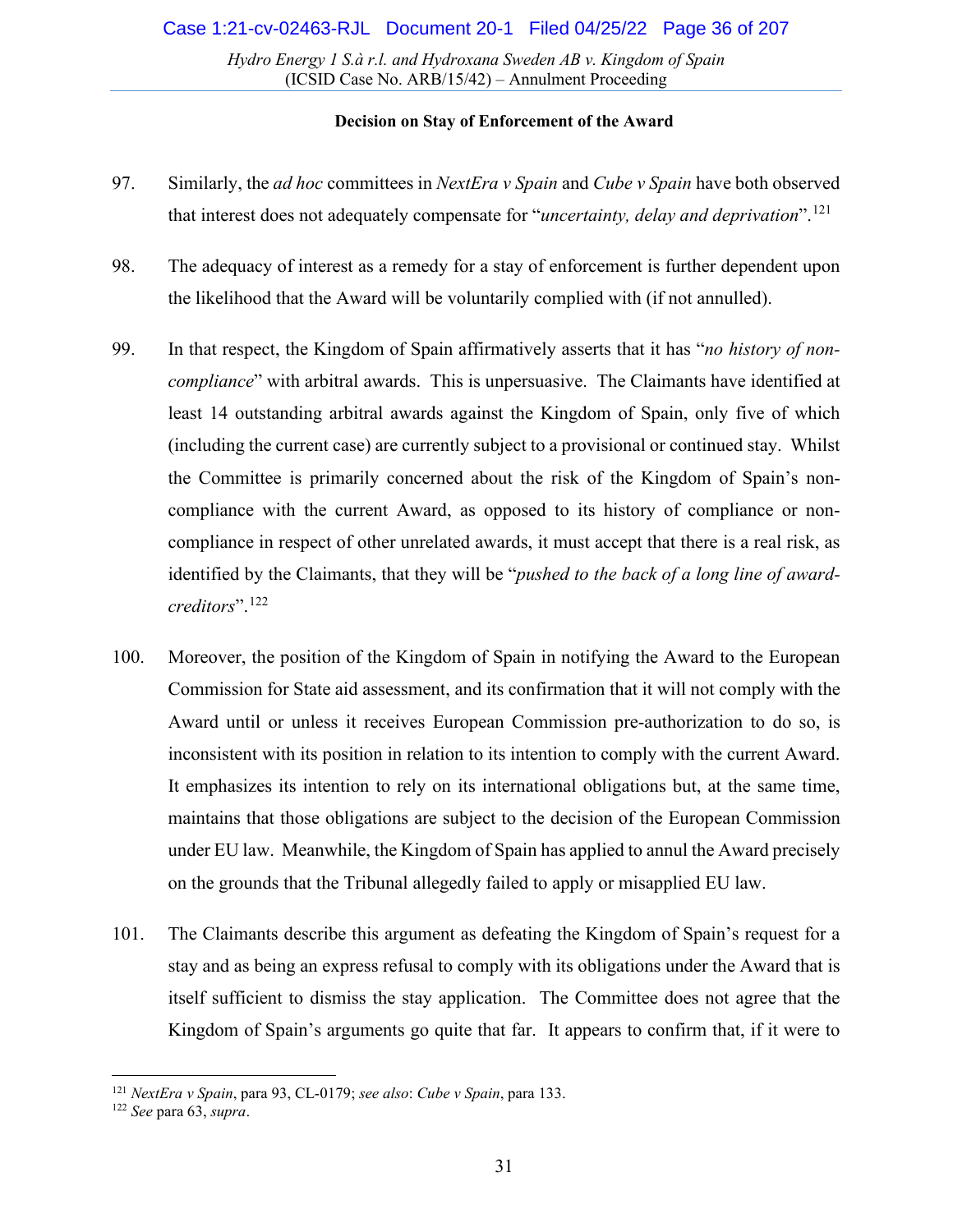### **Decision on Stay of Enforcement of the Award**

receive European Commission authorization, it would proceed to pay the Award amount. This, according to the Kingdom of Spain, would constitute compliance with its international law obligations. However, the assertion that it will not pay the Award amount insofar as it is incompatible with EU law does somewhat undermine the Kingdom of Spain's assurances in respect of compliance.

- 102. Previous *ad hoc* committee decisions have considered conditions to compliance in the context of stay of enforcement applications. In *Micula v Romania*, the committee considered a similar argument by Romania to be evidence of a "*probable risk*", and imposed conditions on the stay.<sup>123</sup> Earlier cases involving alleged conflicting internal processes with compliance with an award, such as *Sempra v Argentina*, led to a similar outcome.[124](#page-31-2) In other cases, including *Total v Argentina*, *Sempra v Argentina*, *OI European v Venezuela*, *Tenaris v Venezuela* and *Valores Mundiales v Venezuela,* the committee rejected the request to continue the stay of enforcement (or, in one case, imposed conditions). $^{125}$
- <span id="page-31-0"></span>103. For the reasons outlined above, the Committee does consider that there are circumstances of harm or likely harm to the Claimants in the current case that militate against a stay of enforcement arising out of risk of uncertainty, delay and deprivation that cannot adequately be compensated by interest.

<span id="page-31-2"></span><span id="page-31-1"></span><sup>&</sup>lt;sup>123</sup> *Micula v Romania*, para 35, CL-0167.<br><sup>124</sup> *Sempra v Argentina*, paras 104-105, 117-118, CL-0161. The stay was subsequently lifted by the committee. *See Sempra Energy International v Argentine Republic*, ICSID Case No. ARB/02/16, Decision on Sempra Energy International's Request for the Termination of the Stay of Enforcement of the Award (Rule 54 of the ICSID Arbitration Rules), 7 August 2009, para 23, CL-0162.

<span id="page-31-3"></span><sup>125</sup> *Total v Argentina*, paras 107-108, CL-0166; *OI European v Venezuela*, paras 107, 108, 130, CL-0170; *Tenaris I v Venezuela*, paras 90, 94; *Valores v Venezuela*, paras 94-96, 113, CL-0176. For *Sempra v Argentina*, *see* ftn [124,](#page-31-0)  *supra*.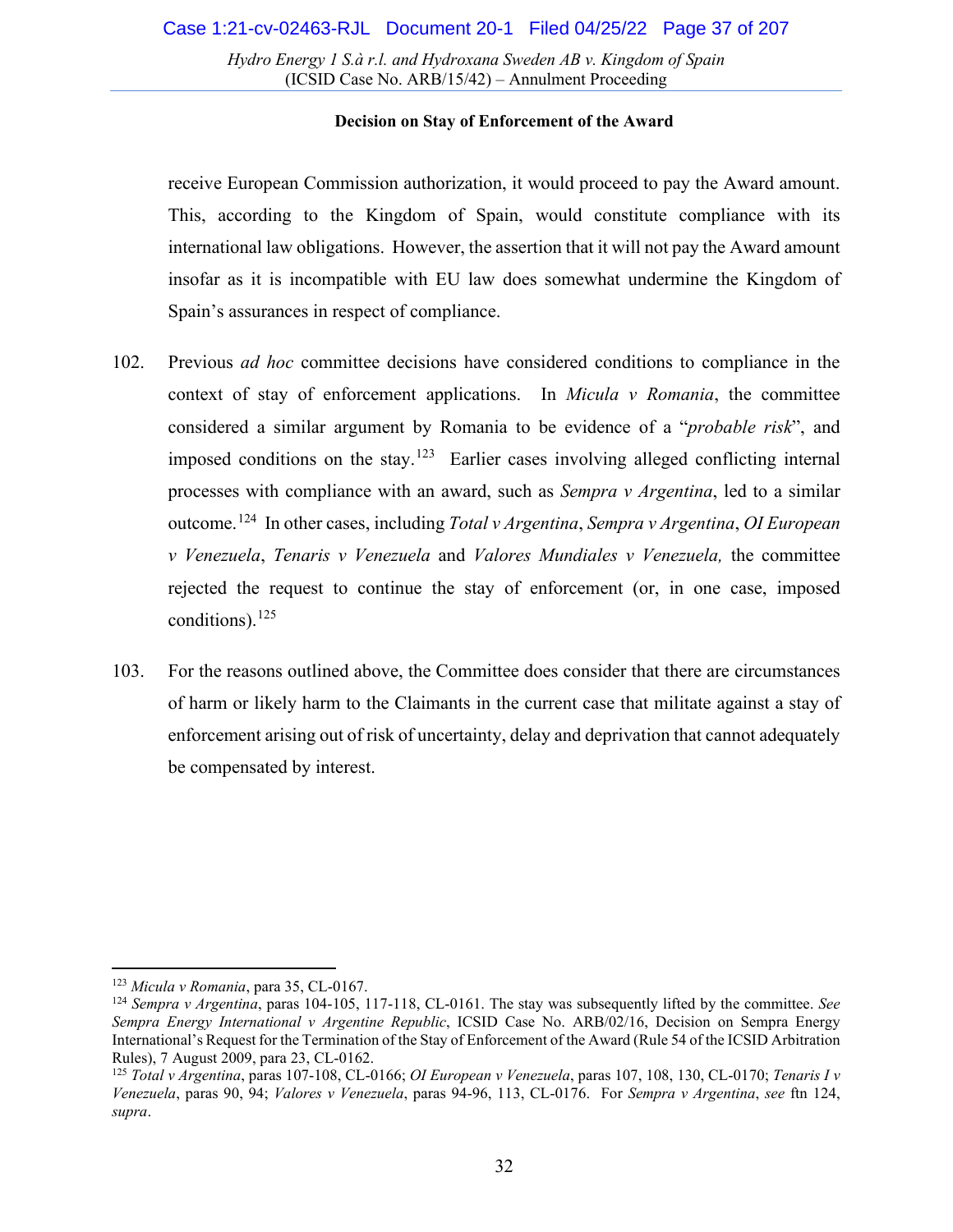### **Decision on Stay of Enforcement of the Award**

### c. Existence of Dilatory Motive

- <span id="page-32-0"></span>104. The third factor that the Committee considers to be relevant to its decision whether or not to grant a stay of enforcement in this case is the existence of dilatory motive in the underlying annulment application (lack of merit).
- 105. In relation to the merits of the underlying Annulment Application, there was some disagreement between the Parties as to the starting presumption, if any, from which to examine those merits. The Kingdom of Spain asserted that the Annulment Application has been made in good faith and is well-grounded and not dilatory. The Claimants submitted in response that a 'serious' annulment application is not enough, in itself, to warrant a stay of enforcement. It is not clear that this was ever the Kingdom of Spain's position, as opposed to it seeking to pre-empt the Claimants' later argument that its Annulment Application was indeed dilatory and without merit.
- 106. In any event, the Committee accepts that the fact that an annulment application is not dilatory is not in itself sufficient circumstance to require a stay of enforcement. The Committee notes that the *ad hoc* committee in *Total v Argentina* similarly observed in this respect that "*[a] serious application is the least that can be expected from an applicant*"[126](#page-32-1) and the committee in *Antin v Spain*, noted that "*[c]ircumstances that are usual to most annulment applications cannot, even if relevant, be sufficient to justify the continuation of a stay*".[127](#page-32-2)
- 107. However, as the Claimants further observed, an *ad hoc* committee may consider the frivolous or dilatory nature of an annulment application as a circumstance that might militate against granting a stay of enforcement. This would bring the case outside the circumstances that are usual to most annulment applications, referred to by the *ad hoc*  committee in *Antin v Spain*.

<span id="page-32-1"></span><sup>126</sup> *Total v Argentina*, para 84, CL-0166.

<span id="page-32-2"></span><sup>127</sup> *Antin v Spain*, para 67, CL-0178.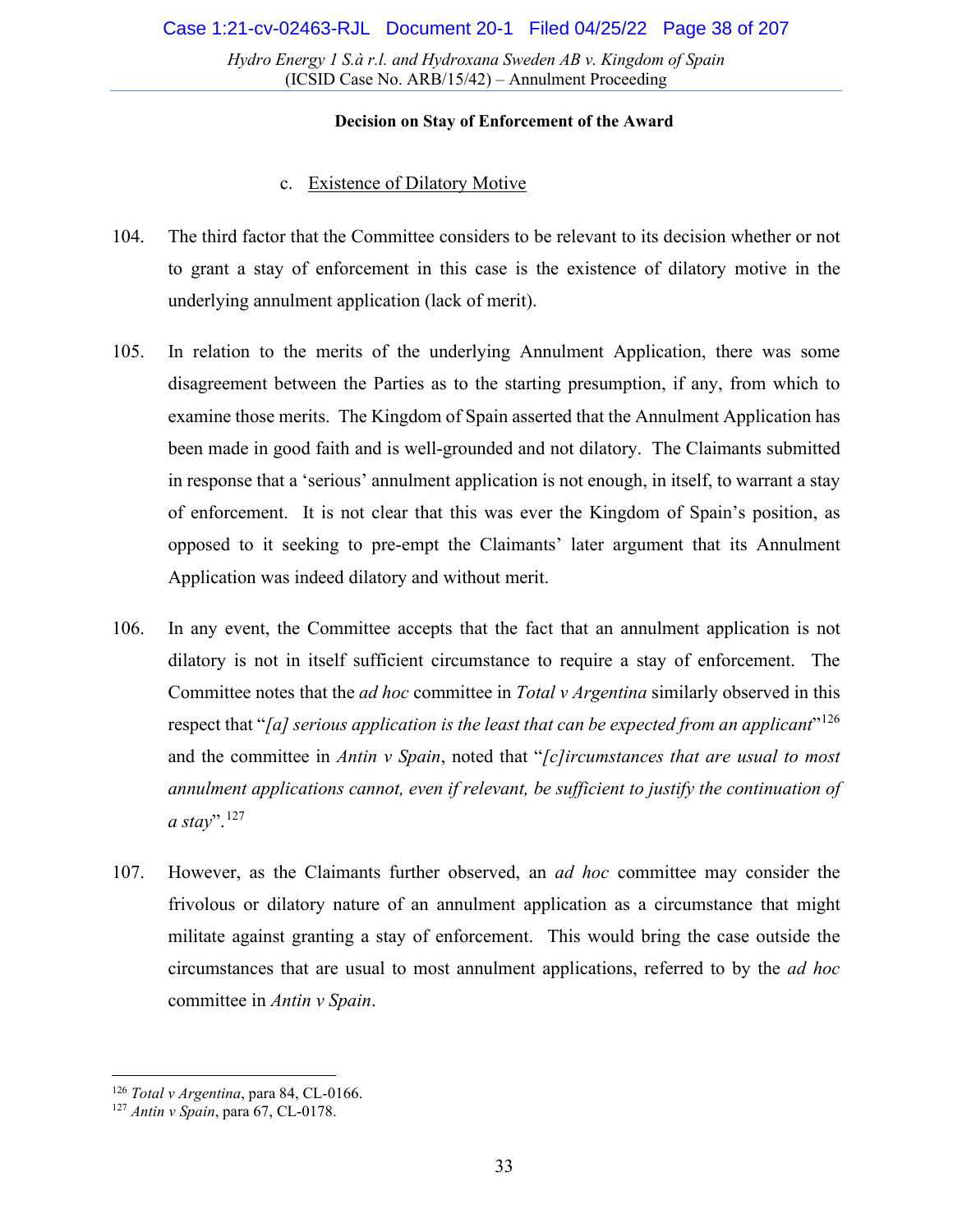### **Decision on Stay of Enforcement of the Award**

- 108. The Claimants did put forward an affirmative case that the Kingdom of Spain's annulment application is indeed manifestly frivolous, both in respect of its intra-EU jurisdiction argument and its claims regarding applicable law. Among other things, the Claimants referred to the intra-EU jurisdiction argument being raised in 55 previous cases and failing on each occasion (including in 14 cases against Spain).
- 109. Be that as it may, this Committee is required to determine whether or not to grant a stay of enforcement based on the circumstances.
- 110. As to the current case, the Committee is not in a position to determine at this time that the Kingdom of Spain's intra-EU or applicable law arguments are frivolous. It does not have full submissions in respect of those arguments and they indeed lie at the heart of the Annulment Application. That application will be determined following full hearing of both Parties in accordance with Procedural Order No. 1, the ICSID Rules and the ICSID Convention.
- 111. For the reasons outlined above, the Committee does consider that there are circumstances arising out of an alleged dilatory motive by the Kingdom of Spain that would militate against a stay of enforcement. Equally, the Committee does not consider that the fact of a non-dilatory annulment application would, in itself, suffice to amount to circumstances requiring a stay.

# d. Relevance of EU Law to the Stay of Enforcement Decision

<span id="page-33-0"></span>112. Finally, as noted above, the Kingdom of Spain alludes to serious prejudice and harm caused to it by the lifting of the stay because it could result in a potential conflict with its obligations under EU law, in particular European Commission State aid regulations. The Kingdom of Spain describes that as one of the circumstances "*typically considered*" as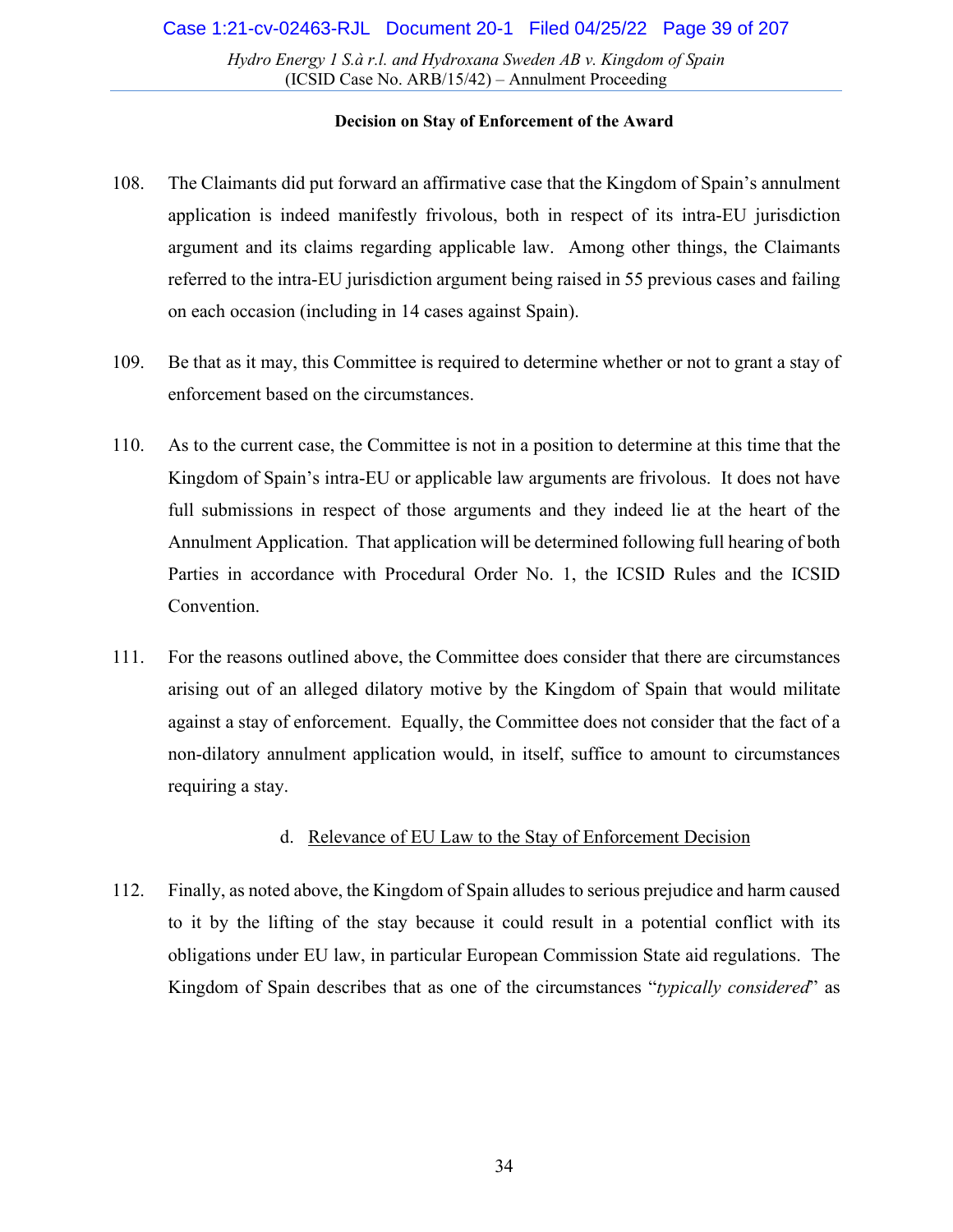### **Decision on Stay of Enforcement of the Award**

weighing in favour of a stay of enforcement, without giving any previous instance of such a case. [128](#page-34-0)

- 113. The Kingdom of Spain's central tenet on EU law in respect of the stay application appears to be that it would be prejudiced if it were to submit the Award to the European Commission now, for a determination as to whether it constitutes incompatible State aid, as opposed to waiting until after the decision on the Annulment Application. However, the Kingdom of Spain has confirmed that it has already notified the Award, so this does not appear to be a relevant consideration.
- 114. The Kingdom of Spain's reference to the existence of an EU law standstill obligation pending European Commission clearance again potentially puts into issue the substantive grounds in its Annulment Application in the application for a stay of enforcement. In particular, it requires the Committee to engage in a balancing of the relative merits of EU law compliance requirements and ICSID compliance requirements. It would be premature for the Committee to make any determination in respect of those substantive grounds at this time, prior to the Parties having fully pleaded their respective positions in accordance with Procedural Order No. 1 and the ICSID Convention and Rules.
- 115. This is further reinforced by the nature of the Claimants' response to the Kingdom of Spain's EU law arguments, which they submit are wrong because the Award is not State aid. Again, these are matters for the Annulment Application, not the current application to stay enforcement. The Claimants' further submit that EU law is irrelevant for determining the application for stay of enforcement because the Committee's mandate is derived from the ICSID Convention (and ECT) and not EU law. In this regard, the Claimants referred to *ad hoc* committee decisions in *Antin v Spain*, *Cube v Spain, NextEra v Spain* and *Masdar v Spain*. [129](#page-34-1)

<span id="page-34-0"></span><sup>128</sup> Spain's Submission, para 6; Spain's Reply, para 13.

<span id="page-34-1"></span><sup>129</sup> *See* para [68,](#page-23-8) *supra*.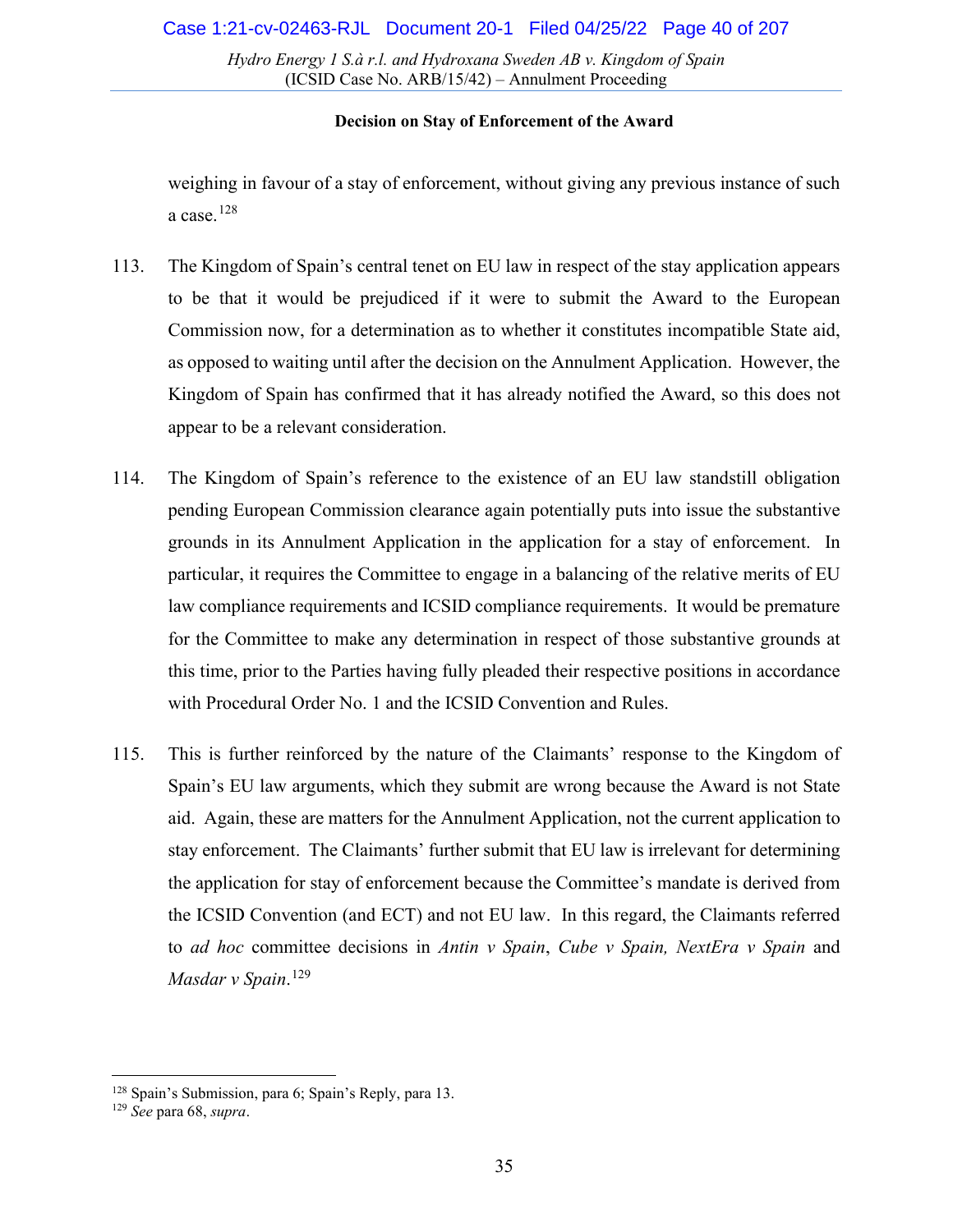### **Decision on Stay of Enforcement of the Award**

- 116. Each of those decisions recognised the potential conflict between Spain's obligations under EU law and its obligations under the ICSID Convention, but did not accept that such conflict could constitute a circumstance requiring a stay of enforcement. This Committee takes the same position in relation to the current stay application, based on the circumstances of the current case as presented to it in the Parties' respective submissions to date.
- 117. At the end of the day, it would be the underlying Award that potentially gave rise to any conflict. Insofar as there is a conflict, it therefore already existed as a consequence of the Award. This has been alluded to in the Kingdom of Spain's Annulment Application; that submission will be dealt with in the annulment proceedings, conducted in accordance with Procedural Order No. 1, the ICSID Rules and the ICSID Convention.
- 118. For the purpose of the decision whether or not to grant a stay of enforcement, this Committee is limited to circumstances of this case requiring a stay. It is not the purpose of a stay of enforcement to remedy a potential conflict between the Kingdom of Spain's EU law obligations and its obligations under the ICSID Convention. Among other things, as noted in *Cube v Spain*, a stay would be temporary; ultimately it would not resolve the ill that concerns the Kingdom of Spain.

### e. Whether Security Should be Ordered

- <span id="page-35-0"></span>119. Specifically in order to alleviate any risk of harm to the Kingdom of Spain arising out of the Claimants' financial position affecting its ability to recoup, the Claimants offered to hold any recovered funds in escrow or to provide a binding and unconditional undertaking to repay those monies in the event that the Annulment Application is successful.
- 120. Whilst this Committee finds no circumstances of harm or likely harm to the Kingdom of Spain in the current case that require a stay of enforcement arising out of risk of nonrecoupment from the Claimants, that finding is predicated on the Claimants' offer to provide security in respect of any recovered monies.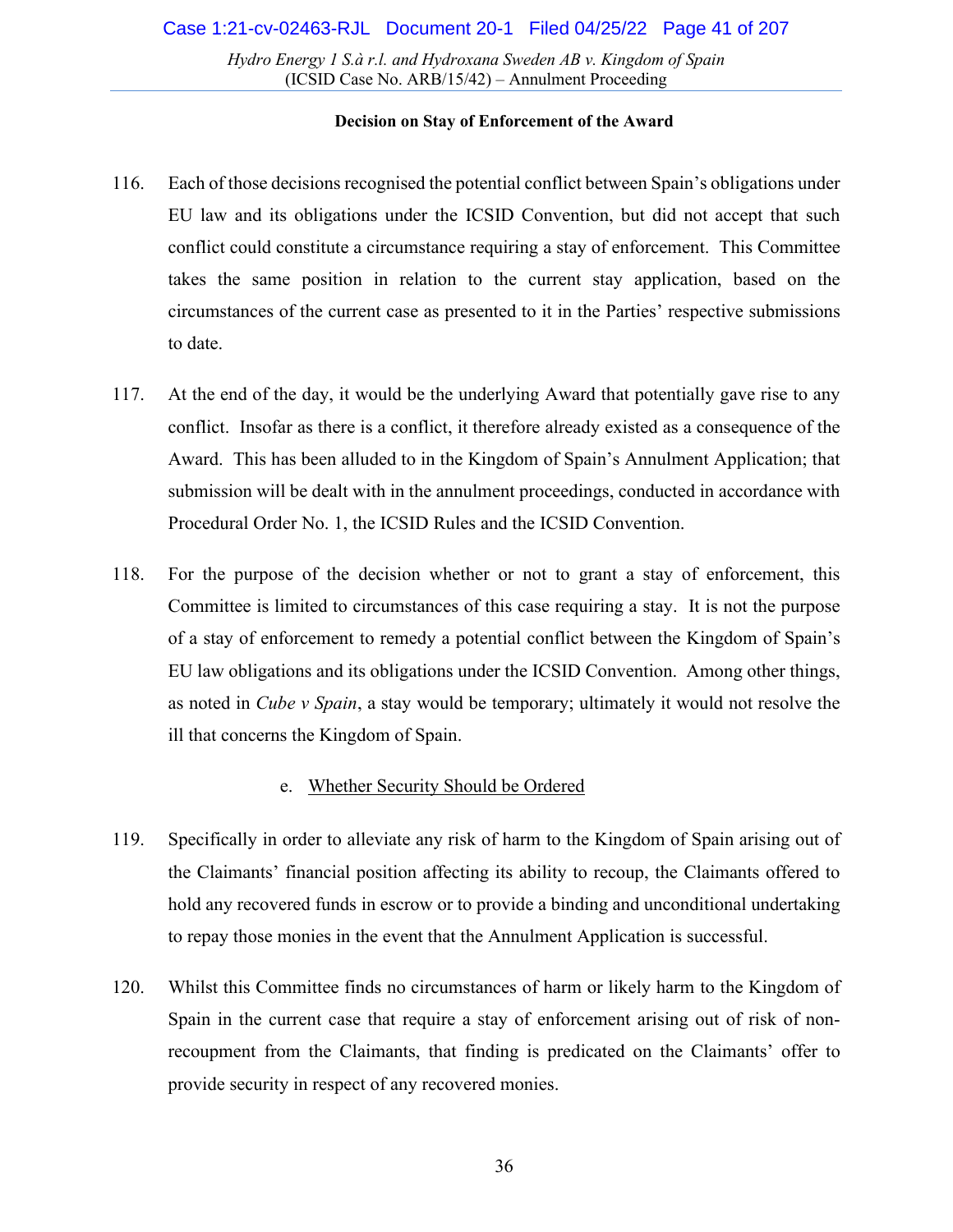### **Decision on Stay of Enforcement of the Award**

121. Therefore, the Committee considers that such security would be appropriate, in the form of a binding and unconditional undertaking to repay those monies in the event that the Annulment Application is successful, as offered.

# <span id="page-36-0"></span>**IV. DECISIONS AND ORDERS**

- 122. For the reasons stated above, the Committee:
	- a. decides that the stay of enforcement of the Award should not be continued;
	- b. requires the Claimants, on or before 30 April 2021, to provide a binding and unconditional undertaking to repay any monies recovered in the event that the Annulment Application is successful in the following terms:

Hydro Energy 1 S.à r.l. and Hydroxana Sweden AB (the "**Hydro Parties**") hereby confirm that they undertake to promptly repay the Kingdom of Spain any and all amounts received in satisfaction of the Award rendered on 5 August 2020 (the "**Award**") to the extent that the annulment application is successful. The Hydro Parties further confirm that they undertake not to disburse or transfer any amounts received in satisfaction of the Award to their investors or to any other third party while the annulment proceeding is ongoing (or thereafter to the extent the annulment application is successful) $[;]^{130}$  $[;]^{130}$  $[;]^{130}$ 

c. reserves the issue of costs on this Application to a further order or decision.

<span id="page-36-1"></span><sup>130</sup> Claimants' Rejoinder, ftn 140. Emphasis in original.